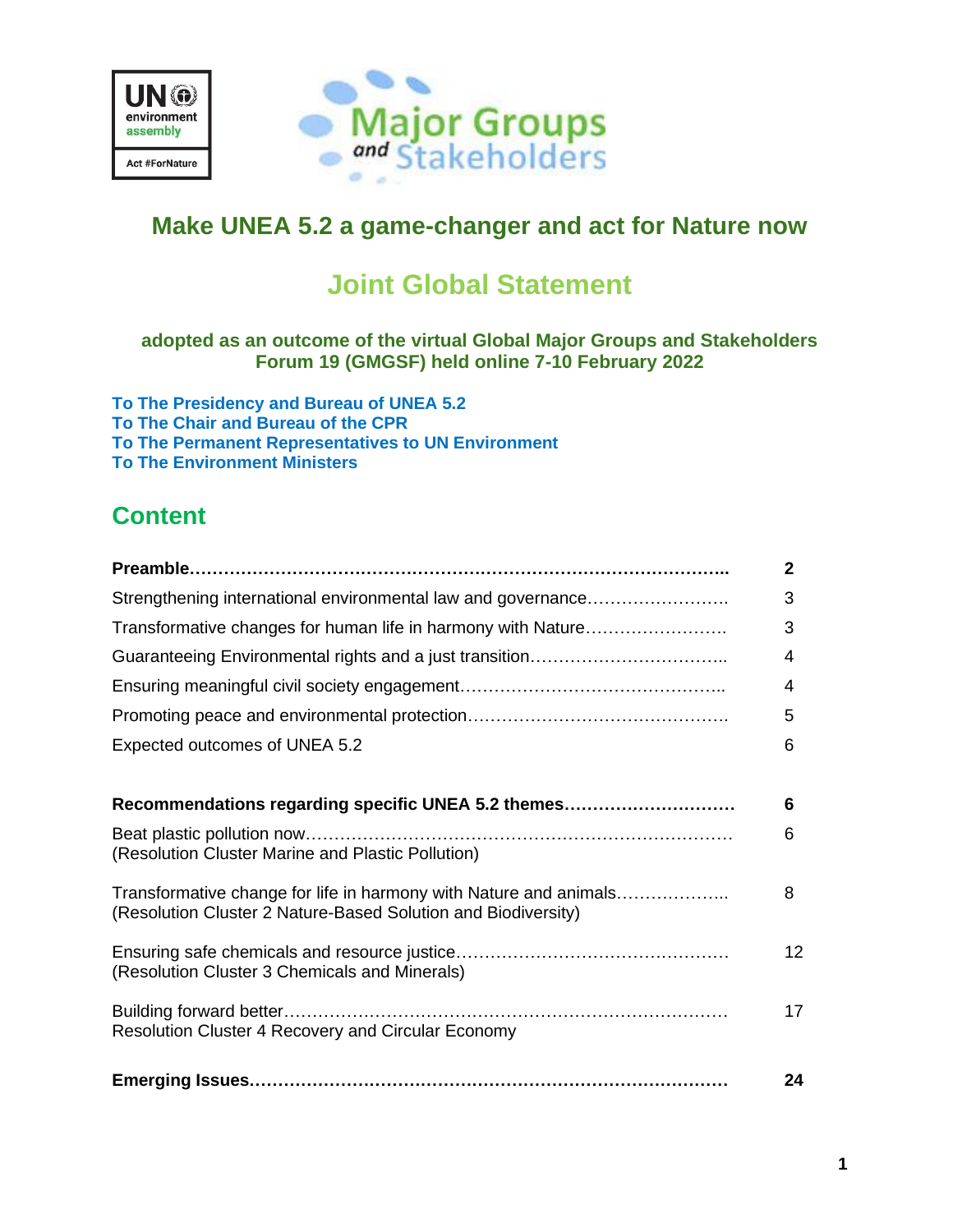## **Preamble**

More than at any other time in history, humankind is facing the combined threat of **climate breakdown, exponential biodiversity** and **ecosystem loss** as well as **[unparalleled](https://www.thesaurus.com/browse/unparalleled) levels of pollution,** including large amounts of waste not properly managed, which impact the remotest corners of the planet. These three crises are interconnected and exacerbate each other in a 'spiral dynamic' leading to a systemic breakdown of Nature which is unprecedented in its magnitude, pace and severity. They continue to threaten peace and human rights and infringe on the **right to life, to health** and **to a clean, healthy and sustainable environment** for current and future generations. The undersigned Major Groups and other Stakeholders (MGoS) welcome the focus of UNEA 5.2 on the pivotal role that Nature plays as our live-support system. Our governments should **recognise the severity** of the multiple emergencies. Business as usual is not an option. They should come forward with **bold and courageous political leadership now** and make decisions to attain a sustainable future ensuring wellbeing for Nature, animals and people.

The UN Human Rights Council approved resolution 48/13 on 8 October 2021 recognising the human right to a clean, healthy and sustainable environment. Governments should now transpose the **newly recognised right to a clean, healthy and sustainable environment** into domestic law and concrete commitments. While the UN General Assembly should similarly recognise the right, adding **ecocide** as the fifth crime to the Rome Statute of the International Criminal Court would have a strong preventive effect on destructive actions.

As humanity we must reverse the environmentally destructive trajectory that we are currently on by rapidly transitioning to complete sustainability. We must shift away from the prevailing economic system which is dependent on **ever increasing GDP growth and unsustainable consumption.** Continuous economic expansion comes with the proliferation of extractive industries, large-scale agriculture, refining and manufacturing processes, the extensive use of chemicals and pesticides and ever-increasing amounts of waste. It drives deforestation, generates pollution and greenhouse gases and leads to antibiotic resistance and zoonotic spillover. **Continuous economic expansion and infinite GDP growth are systemic drivers** of natural resource extraction, environmental destruction and pollution and the overexploitation of wild and domestic animals.

We recognise the **urgent need to transform law, policies, attitudes and behaviours** and to turn from the paradigm of endless extraction and expansion where Nature is a commodity to one of coexistence recognising the inherent worth of Nature and wildlife. We need to defend and restore the natural world upon which our societies and economies depend. We call for **a new development paradigm and an alternative economic model** which must serve **the common good**. It is subordinate to higher objectives: human and animal wellbeing, the protection of biodiversity and ecosystems, the need for humane, sustainable and regenerative food systems and the need to curb overconsumption and waste. The transition to an alternative economic model and a new development paradigm can only be **co-designed and realised through engaging with all stakeholders**, including the worldviews and ethics of faith communities, Indigenous Peoples and their communities, farmers and peasants, women, youth, civil society organisation and trade unions.

MGoS call on the international community and our governments to make the best possible use of the **Decade of Action to deliver the 2030 Agenda and the SDGs**, to **speed up global environmental decision-making-actions** with a proactive, inclusive and participatory approach, to increase the pace and scale of efforts to rebuild harmony with Nature, and to repair and restore the damage already perpetrated by human actions. Much **higher ambitious and committed action** are urgently needed, along with the **full implementation and achievement of all existing environmental agreements** in an integrated, cohesive and mutually reinforcing manner.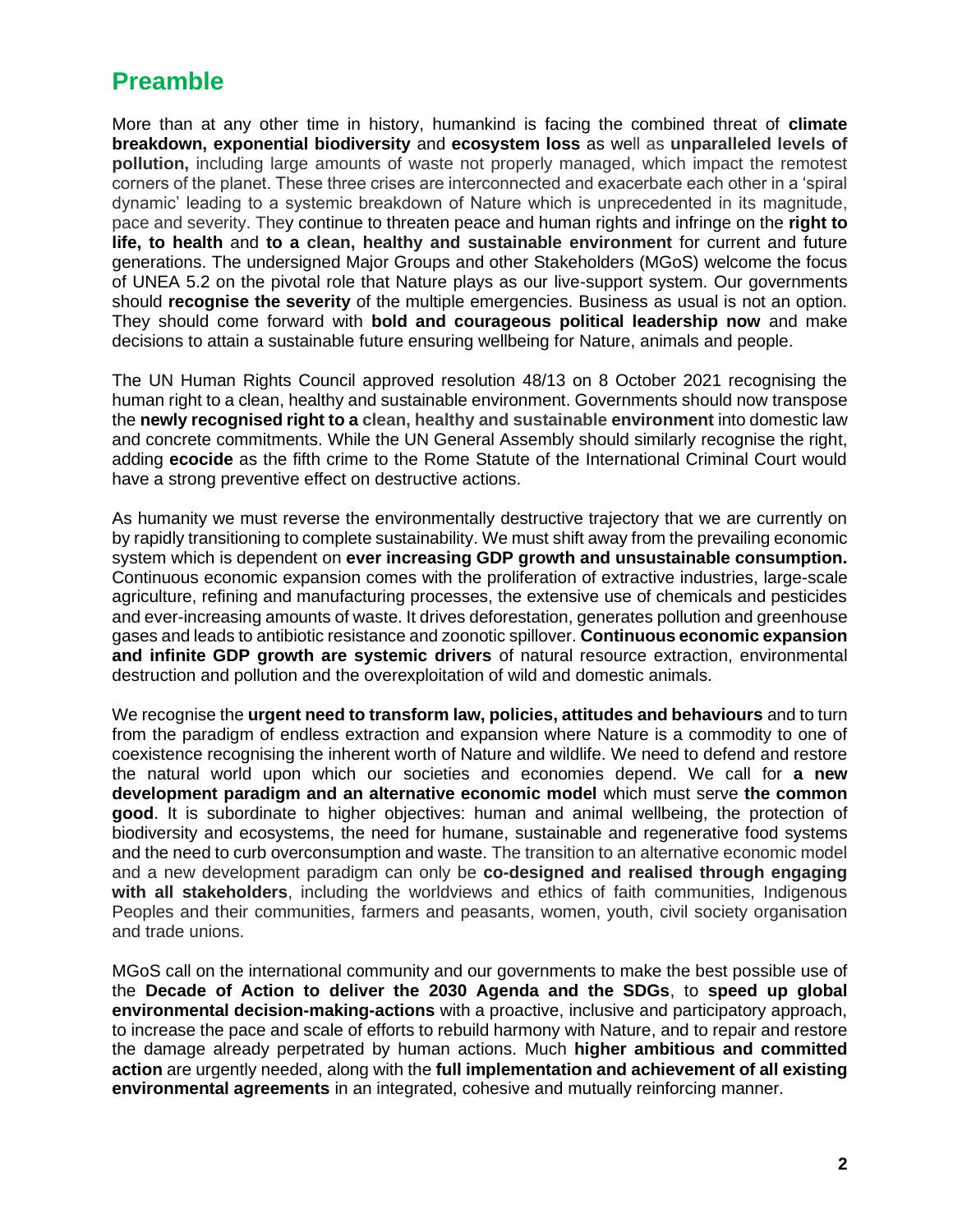#### **Strengthening environmental governance and law (Res 73/333 - UNEP@50)**

At the **core of UNEP's and UNEA's mandate is to establish environmental policies and law and to guide their implementation at national level.** Developing, institutionalising and enforcing environmental governance and law is the core-business and right to exist of UNEP and UNEA. This horizontal topic should be core in the working plan of the secretariat and key objective in the negotiations with the member states.

Finding ways to strengthen environmental policies and law is the main objective of UNGA Resolution 73/333 and will be the topic of the negotiated outcome document of the UNEP@50 High-Level event. **Having a declaration is not enough**: we need a global framework to coordinate and better implement environmental governance and law. **This Framework should include concrete goals, targets, indicators, means of implementation as well as a strong monitoring scheme**. The monitoring scheme for member states can be inspired by the Universal Periodic Review (UPR) mechanism established under the Office of the High Commissioner of Human Rights (OHCHR). UNEP and member states should establish a working group to negotiate such a framework to be adopted by 2025. **This commitment should be part of the political declaration to be adopted at UNEP@50.**

The undersigned civil society organisations and other stakeholders and rights holders strongly support the process following UNGA Resolution 73/333 (formerly known as Global Pact for the Environment). We must together **re-engage in the urgent discussion to close the gaps in international law and secure its enforcement** as identified, amongst others, in the UN Secretary-General's report on the subject. We want **2022 to be the year to kick off the process of establishing such a global framework** to strengthen and enforce (existing and new) environmental governance and law by 2025. The **UNEP@50 and Stockholm+50** commemorating the 1972 UN Conference on the Human Environment need to serve as a platform from which to **start building the above-mentioned global framework** for stronger environmental governance in full respect of human rights, strengthening environmental law including relevant criminal law and guaranteeing enforcement at the national levels. To achieve this, environment ministers need to ensure that the **environment is a "stand alone" topic in governance** and not only mainstreamed (*awaystreamed*) in other policies.

#### **Transformative changes for human life in harmony with Nature**

Respecting Nature is critical to our survival. We are part of Nature and not separate from it. Humanity must **cherish ecosystems and biodiversity** as life-support systems and learn to accurately interpret what Nature can teach us. We should introduce a greater understanding of Nature-centred stewardship for biodiversity and ecosystems through education and life-long learning**.** Independently of our human needs, we should acknowledge the **intrinsic value of Nature, biodiversity and wild animals** as recognised by the Convention on Biological Diversity (CBD). We recognise the role of indigenous belief systems that cherish Nature for its intrinsic value. A growing number of jurisdictions have started to codify the rights of Nature to be protected from destruction and pollution. Giving Nature its own legal entity can be a crucial tool to ensure its protection.

**Business operations that systematically destroy, disrupt and pollute Nature and ecosystems must be stopped and held accountable.** Governments should be in the driver's seat to manage and protect the environment and achieve environmental justice**.** We expect our governments to urgently address the key drivers of destruction identified in the 2019 Global Assessment Report on Biodiversity and Ecosystem Services including changes to land and sea use, the often illegal exploitation of organisms for commercial trade, unsustainable diets and the agro-industrial systems that feed them, the steady increase in extraction of raw materials and the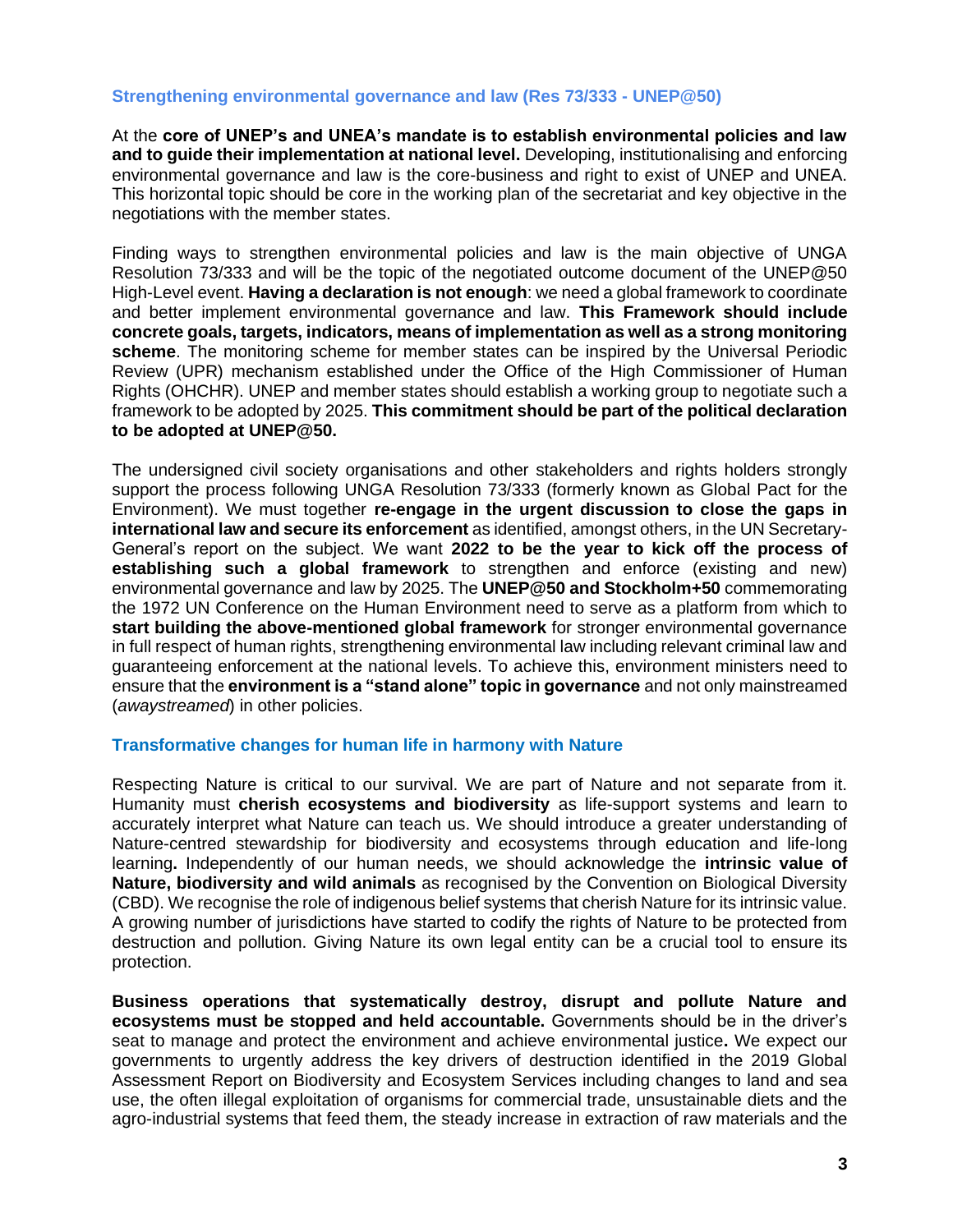use of pesticides, fertilisers and other chemicals that irreversibly decimate pollinators and insects and pollute soils and water sources. The destruction and pollution of ecosystems can regularly be traced back to specific types of corporations such as those producing 'forever chemicals,' mining giants, transnational corporations in the livestock, agro-industry and food and beverage sector and fossil fuel companies.

We need **legally binding measures,** such as the Binding Treaty on Business and Human Rights, which ensure transparency, oblige companies to act with due diligence, hold them accountable and make them liable for environmental and human harm across their value chains. This needs compliance mechanisms to hold business and government accountable. We also need the full enforcement of existing MEAs. Clear targets and goals are necessary to have the implementation monitored on the regional and national levels. On the financial level, **harmful incentives and subsidies**, including all fossil fuel subsidies, should be urgently eliminated and repurposed towards green and just transition measures which are humane, environmentally sustainable and equitable.

#### **Guaranteeing environmental right and a just transition**

A rights-based approach is fundamental to guaranteeing a green and just transition. This is not an option but an obligation under international human rights commitments. Environmental pollution and land degradation have disastrous impacts on our **rights to life, to health and to a healthy environment.** Certain populations including racialised communities, minorities and Indigenous Peoples, farmers, peasants and workers, women and children, young and older people, people with underlying health problems and low-income groups regularly face **disproportionate environmental burdens**. Those who contribute least to the environmental crises are often most harmed by degradation and pollution, and we need to ensure **environmental justice now.**

We need strong protection and support for those at the frontline, our **environmental defenders**, including land rights defenders, activists opposing harmful projects, rangers and others who are often threatened and even killed when opposing harmful practises. No environmental challenge can be addressed without full respect for and collaboration with the rights holders on ground today and of the future. Effective and equitable policies and regulations should recognise these **rights holders' group's governance, tenure rights and agency over their lands and territories** and the resources therein. It is in the interest of all that the work and initiatives of rightsholder groups be financially and politically supported to enable us all to jointly contribute to stronger global environmental policies, without fear of reprisals. And we should together stand strong for our **human and environmental rights to ensure full transparency, engagement and participation of the public and stakeholders in decision-making, access to justice, and for governmental accountability** for their policies and practices.

Those who contribute least to the environmental crises are not only regularly the most harmed by degradation and pollution, but are also likely to be impacted by policies, laws and measures around the transition. We need **Just Transition policies leaving no one behind** and measures to support those impacted most, including farmers, peasants, workers, their families and communities, women and youth. We need strong policies to tackle the root causes of existing and growing inequalities beyond temporary financial compensation and other short-term support. Just Transition policies should be developed based on social dialogue processes with social partners and all relevant stakeholders, as defined in the ILO Just Transition Guidelines.

#### **Ensuring meaningful civil society engagement**

Both UNEP@50 and Stockholm+50 require **close cooperation with Major Groups and Stakeholders**. We can emulate the lessons from the Rio+20 process which captured the voices and contributions of millions through transparent dialogues and consultations that informed the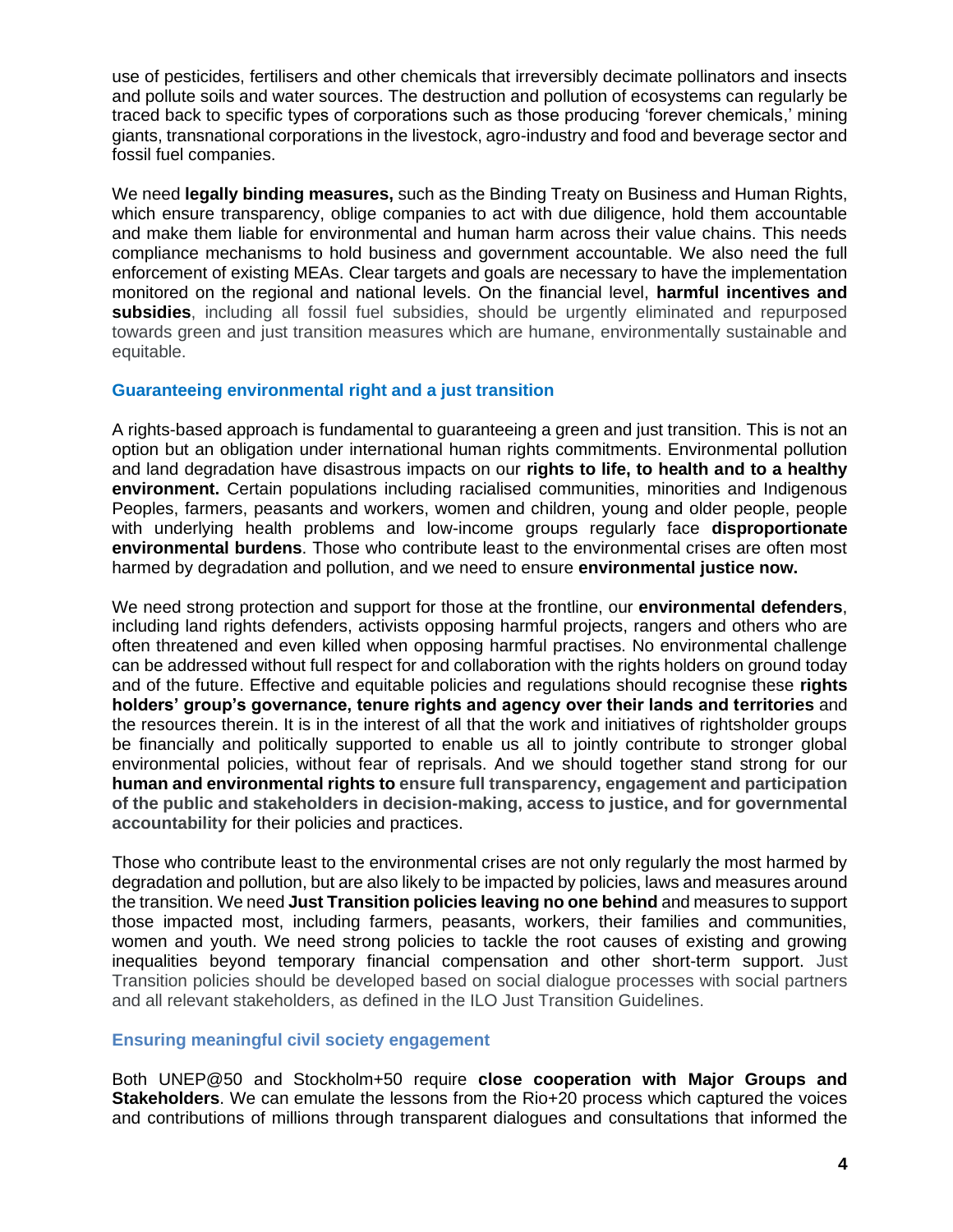development of the 2030 Agenda and the SDGs. **Co-creation of the agendas of leadership dialogues, sufficient civil-society lead side events and co-chairmanship by civil society,** in particular youth, should be guiding for the organisation process.

UNEP's future role depends on the support of people. Since UNEP's inception, a healthy environment has always been referred to as a prerequisite for socio-economic development. Sustainability and poverty eradication will be difficult to achieve without environmental policies and laws. We need a **powerful UNEP working closely with both governments and wider society** at all levels to tackle the delicate relationship between global wellbeing and the environment. Together, we must build a sustainable, new economic system to ensure well-being without the irreversible overuse of natural resources and the inevitable environmental degradation that follows.

In 2022, it will be 10 years since world leaders renewed their political commitment to sustainable development at Rio+20. They committed to strengthening the institutional framework for sustainable development articulated in **paragraph 88** of the **"The Future We Want"**. However, ten years on, implementing "The Future We Want" remains woefully incomplete. This should change, and effective, transparent engagement between UNEP and civil society is key. **Stockholm+50 provides the opportunity for bold steps to accelerate global environmental action**, as core business for UNEP, with clear commitments such as agreements for a moratorium on geo-engineering and sea-bed mining and the items elaborated below, as well as a short-term timeline for the full transition to agro-ecology and enacting the human right to a healthy environment.

#### **Promoting peace and environmental protection**

Ongoing research and multilateral UN processes continue to underscore the **devastating environmental consequences of wars and armed conflict.** It is vital that the **legal framework to prevent harm is strengthened, including international criminal law,** and we urge states to welcome the International Law Commission's **draft principles on the** *Protection of the environment in relation to armed conflicts* at the UN General Assembly in 2022. It is also critical that **the environmental legacy of conflicts is properly addressed** in response and recovery work. We need to develop and implement actions for Nature that can **prevent, minimise and remediate conflict-linked environmental degradation** and strengthen climate resilience in conflict-affected countries.

#### **Expected outcomes of UNEA 5.2**

MGoS expect **clear solutions to emerge from UNEA 5.2 resolutions and the political declaration UNEP@50 including:**

- an agreement to **start negotiations for a legally binding global instrument** to **eliminate plastic pollution** throughout the plastic life cycle from production and product design to end of life and waste management with a strong human rights-based approach and the aim to significantly reduce the production and use of plastics.
- decisions for **Nature-centred and biodiversity-friendly approaches** that ensure human, animal and planetary health and well-being and that protect ecosystem integrity, including through proactive efforts to ensure the incorporation of Nature-centred approaches in the development of the proposed Pandemics Agreement under the auspices of the World Health Organisation.
- the passing of a **stand-alone resolution on the nexus between animal welfare, the environment and sustainable development.**
- an agreement to **strengthen international governance of chemicals** as well as of **resource extraction and mining** that protects the rights of Indigenous Peoples and those communities disproportionately affected along with the health of all.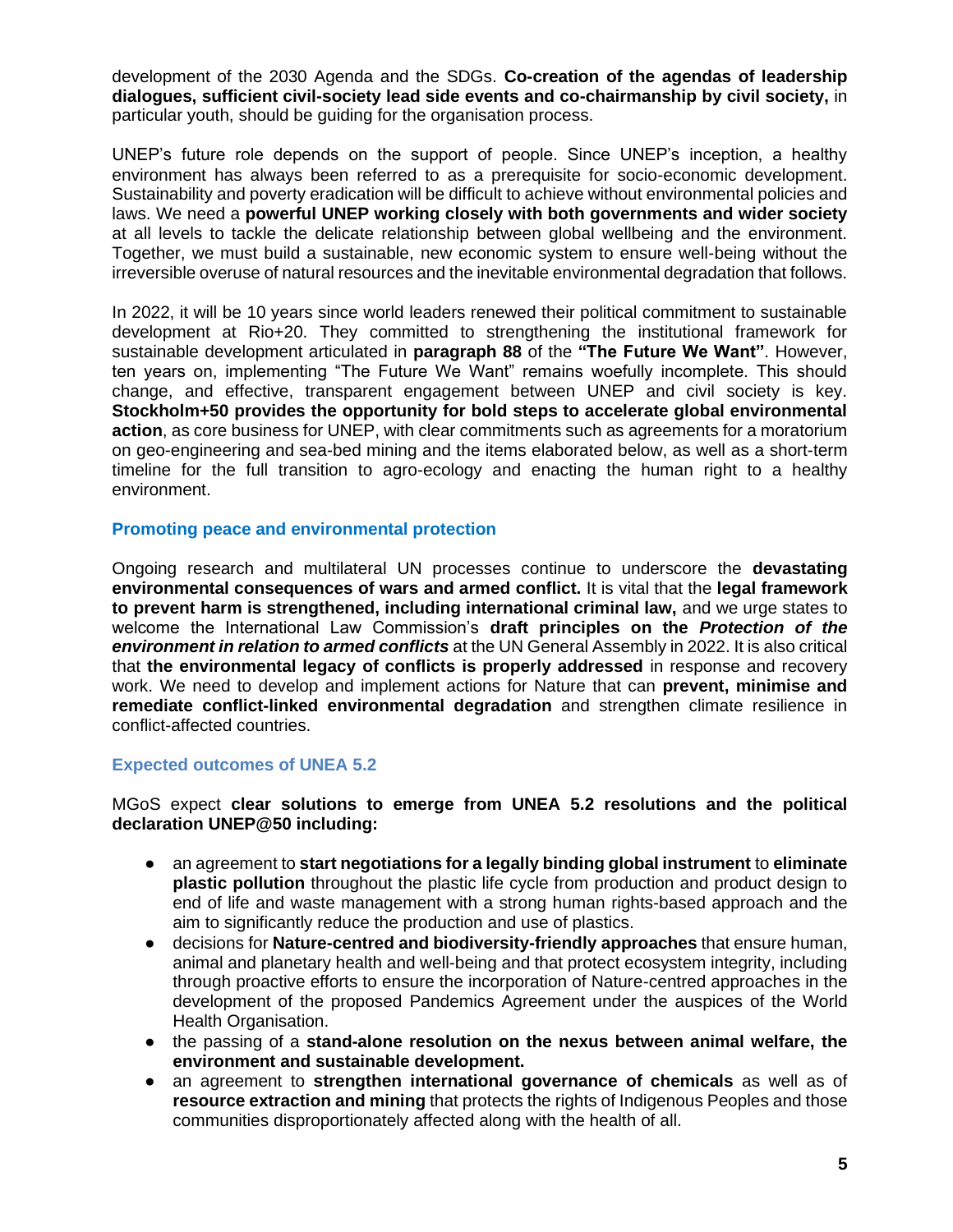● a concrete commitment to develop a **global framework to strengthen and enforce global environmental law and governance** (following Res 73/333), which includes and is based on the development of specific **goals, targets, means of Implementation, and effective monitoring schemes** while taking steps to carry out and integrate all the Multilateral Environmental Agreements and Conventions in a mutually supportive and reinforcing manner.

It is bitterly disappointing that there is not even one resolution addressing the massively critical issue of **sustainable food systems**. Unsustainable agriculture, in particular industrial animal agriculture and the production of feedstock, destroys forests and biodiversity, squanders water, contributes significantly to pollution and releases one quarter of global greenhouse gas emissions. National strategies for addressing climate change, biodiversity loss and environmental degradations regularly pay scant attention to food and agricultural issues, despite their importance as root causes and drivers of these crises – as highlighted in many UN flagship reports. Sustainable agriculture is and can be an asset in mitigating climate change and reducing environmental pressures. There are many **farmers around the world who apply sustainable practises** (including but not limited to agroecological practises, organic farming, no-till, crop rotation or permanent soil cover) that result in the improvement of soil health, lower GHG emissions, carbon sequestration and reduction in water use. These practises need to be scaled up and f**armers and producers who know their soils, who walk and work their fields, must be given a central voice in agri-food system debates**. Sustainable food systems need to be considered and at the very least built into relevant draft resolutions, so it is not overlooked. The radical transformation of food systems is also crucial to the prevention of future pandemics.

## **Recommendations regarding specific UNEA 5.2 themes**

### **Beat plastic pollution now (Resolution Cluster Marine and Plastic Pollution)**

Since its inaugural session in 2014, UNEA has seen progressively stronger calls to take action to stop the ever-increasing problem of pollution from plastics. Plastic pollution and waste is a global crisis, and a common concern of humankind that requires global and urgent solutions. While we recognize the importance of continuing and developing work at national and regional levels without delay, we call on members to take decisive action by **establishing an intergovernmental negotiating committee (INC) at UNEA 5.2** with a mandate to negotiate a **new legally binding global agreement to address pollution from plastics in all environments and in all forms**. Such an agreement should include time-targeted, measurable, and binding commitments with effective enforcement mechanisms and be predicated on human rights and full enforcement of the polluter pays principle.

The mandate for the INC should take a **life cycle approach** covering both upstream and downstream measures and addressing the health, human rights and climate impacts of plastic pollution. It is critical that the focus of the legally binding instrument is on **reduction and prevention - especially the elimination of single-use plastics and the pervasive pollution of the environment from plastic production and transportation of pellets** - to move our global system towards sustainable production and consumption. Such an instrument must include a process for coordinating and aligning with other existing instruments that cover portions of the plastics life cycle and supply chain in addition to the Sustainable Development Goals.

**Recycling alone [will not solve the plastic crisis](https://www.npr.org/2020/09/11/897692090/how-big-oil-misled-the-public-into-believing-plastic-would-be-recycled)**. It is important to take note of and **avoid [false](https://www.greenpeace.org/static/planet4-international-stateless/2019/09/8a1d1791-falsesolutions2019.pdf)  [solutions](https://www.greenpeace.org/static/planet4-international-stateless/2019/09/8a1d1791-falsesolutions2019.pdf)** to the plastics crisis, including false claims of recyclability, bio-based or biodegradable plastics, or chemical recycling. National, regional, and international action plans should promote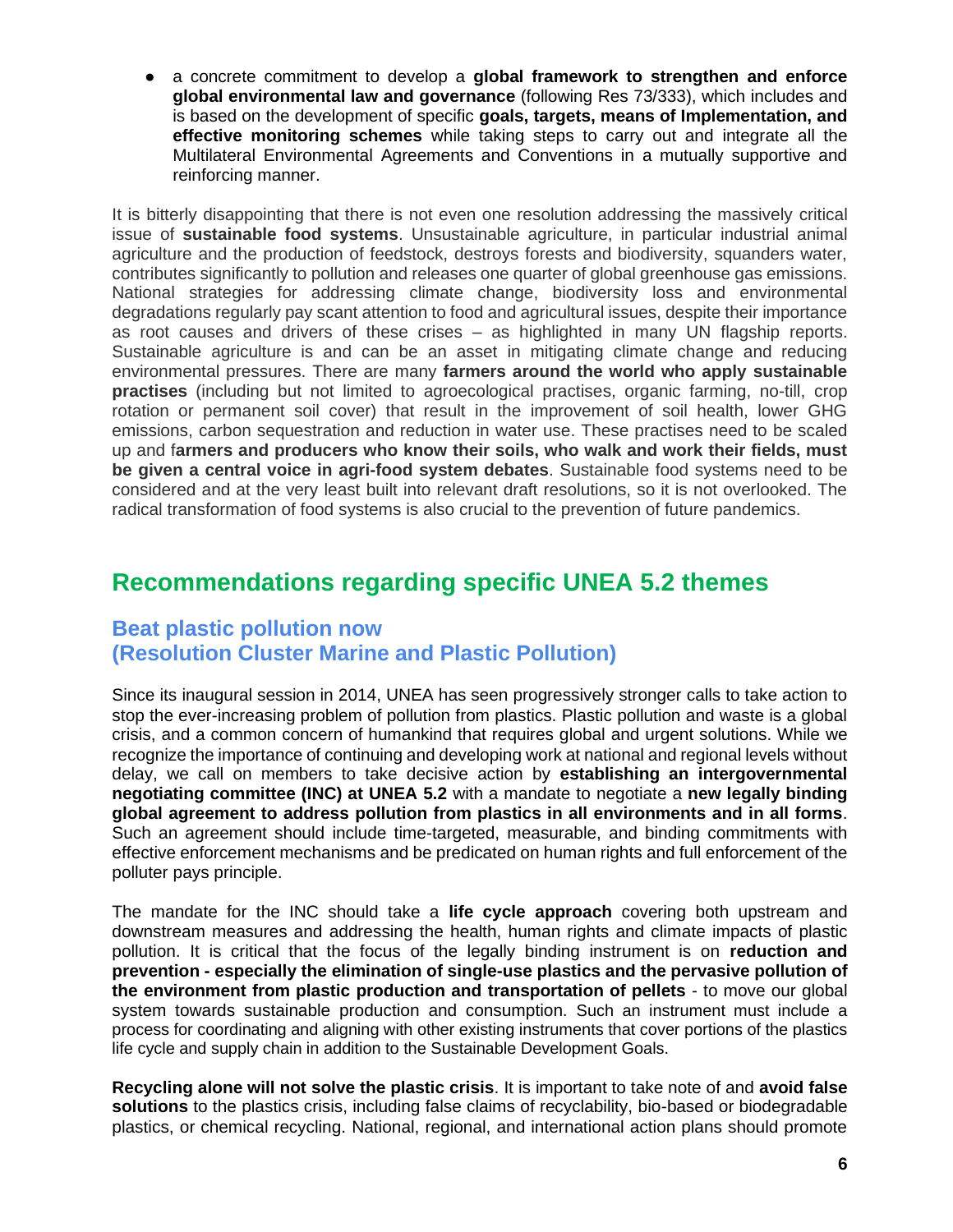the innovation of toxic-free refill and reuse systems in ways that are maximally beneficial to the environment and the economy and should engage citizens in data collection, education, and the development of solutions. The treaty should include standard criteria for applications of plastic as a material, for transparency and limitations on hazardous additives to plastics, and for evaluating innovations to address the crisis to facilitate informed decisions on a non-toxic circular economy for all life stages of plastics.

The mandate adopted by UNEA 5.2 should also guarantee meaningful and effective participation of stakeholders in the negotiation and implementation process. This process must be predicated on a just and robust system for ensuring stakeholder participation and meaningful implementation at all levels under a human rights-based approach. The negotiations need to include **those communities most harmed by plastic pollution along its life cycle**, including people exposed to pollution from plastic feedstocks and petrochemical production, people negatively affected by dumps, landfills, open burning of plastics, chemical recycling facilities or incinerators, Indigenous Peoples who offer expertise for alternative systems, formal and informal workers along the plastic supply chain who must be guaranteed just and safe working conditions, consumer voices and those communities dependent on marine and riverine resources harmed by plastic pollution.

All three resolutions in this cluster have strengths that we welcome. All three:

- make clear that urgent action is required;
- recognize the importance of financing and technology mechanisms with international collaboration and cooperation;
- recognize the importance of circular economy;
- highlight the role of national action plans and potential regional coordination in their development;
- encourage multi-stakeholder action.

However, one resolution clearly sets the strongest and most ambitious mandate for an INC to craft a global agreement that will sufficiently address the plastics crisis: the resolution presented by Rwanda and Peru. It has already garnered support from several dozen more countries, showing its strength, feasibility and popularity.

#### **Draft resolution from Rwanda and Peru on an internationally legally binding instrument on plastic pollution**

**The MGoS support the Draft Resolution presented by the governments of Rwanda and Peru to establish an Intergovernmental Negotiating Committee** with an open, broad and clear mandate and we ask that member states join Rwanda and Peru through co-sponsorship to support and strengthen this resolution. Anything less than what is included in this resolution would not be enough to meet the ambition required for even the existing scale of plastic pollution.

#### **Draft resolution from Japan on an international legal instrument on marine plastic pollution**

While the Draft Resolution presented by the government of Japan recognizes the **transboundary nature of the plastic pollution** problem and calls for the creation of an INC, the mandate **does not sufficiently address the plastic pollution crisis** by focusing too narrowly on the problem of marine plastic pollution. Furthermore, the Japanese resolution proposes a rigid and closed mandate for negotiations disallowing an INC from considering relevant aspects. The MGoS instead support the Draft Resolution from Rwanda and Peru.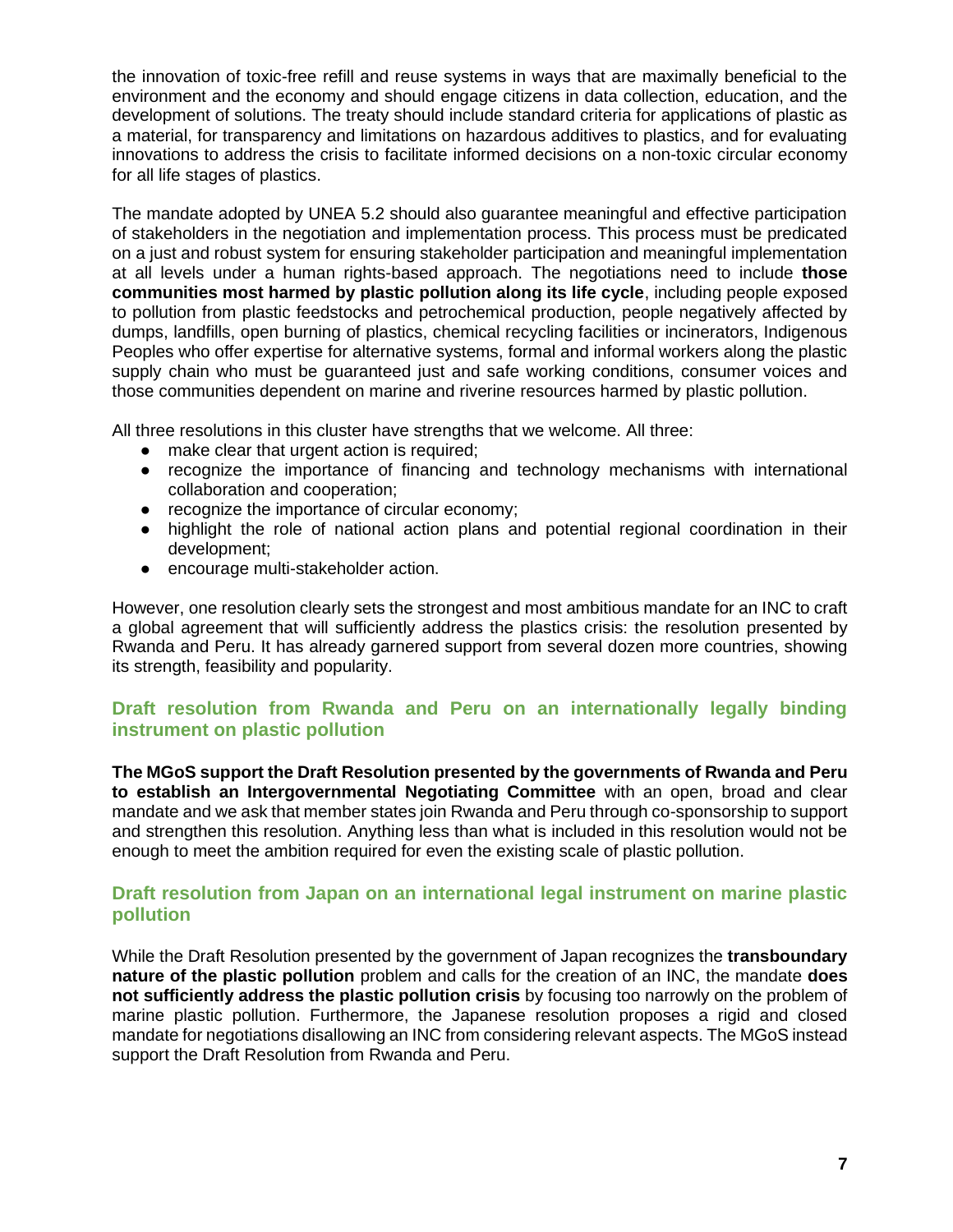#### **Draft resolution from India on single use plastics**

The Draft Resolution presented by the government of India recognizes the **need for immediate action and the importance of circularity in addressing the plastics crisis,** but the scope of the resolution seeks only a v**oluntary framework to reduce single-use plastics** and plastic product pollution. The MGoS encourage supporters of this Draft Resolution to also support the Draft Resolution presented by the governments of Rwanda and Peru.

### **Transformative change for life in harmony with Nature and animals (Resolution Cluster 2 Nature-Based Solutions and Biodiversity)**

It has never been clearer that humanity should adopt a systems approach to the relationship between human and environmental health and well-being and that protecting and restoring ecosystems is vital for our survival. **Systems thinking** including **One Health and One Welfare** models that help us to understand how wildlife is displaced, becomes extinct or disturbed by human disruption and how climate change facilitates the spillover of diseases into humans. It helps to understand how intact ecosystems can prevent this by providing space for wild animals avoiding human or livestock contact. It allows us to understand how the massive and increasing trade in wild animals and intensive animal agriculture pollutes water, land and air, and raises stressed animals with poor welfare, creating the perfect conditions for antimicrobial resistance and zoonotic disease evolution and transfer. And it helps us understand how good governance and stability can create the capacity needed to develop, implement and monitor environmental regulations, and identify and act on emerging health threats.

In practice, this means enabling the public health, environment and animal health sectors to collaborate effectively to prevent health impacts and improve welfare and well-being, curbing activities that are exploitative of Nature and animals and which simultaneously put human health at risk. It means environmental impact assessments that go much further in exploring and understanding the relationships between ecological factors and human and animal health and wellbeing.

#### **Holistic and systemic approaches include:**

- mainstreaming and integrating the concept of One Health and One Welfare as a method for preventing as well as responding to zoonotic disease outbreaks, pandemics and other health threats linked to environmental degradation and which address human, animal and environmental health and well-being in a coherent and coordinated manner.
- ensuring that ecological and health protection policies also consider the underlying cultural and spiritual values of Nature.
- incorporating new mechanisms for deeper dialogue with diverse communities of thought to include holistic transdisciplinary knowledge, wisdom and methods of Indigenous cosmologies, spiritual, ethical and values-based perspectives and academics across disciplines.
- creating new vegetation systems modelled on rewilding or species rich ecosystems, as opposed to single species farming, monocultures and forestry plantation ensuring improved health effects and healthy and sustainable ecosystems?

#### **Actions for biodiversity and ecosystems health include:**

- strengthening criteria for environmental impact assessments by ensuring that they account for all wild animals with particular care given to threatened species, critical areas for biodiversity, and the current network of protected areas, made obligatory in development planning at all levels.
- prioritising the decisions and works of Indigenous Peoples and their Communities.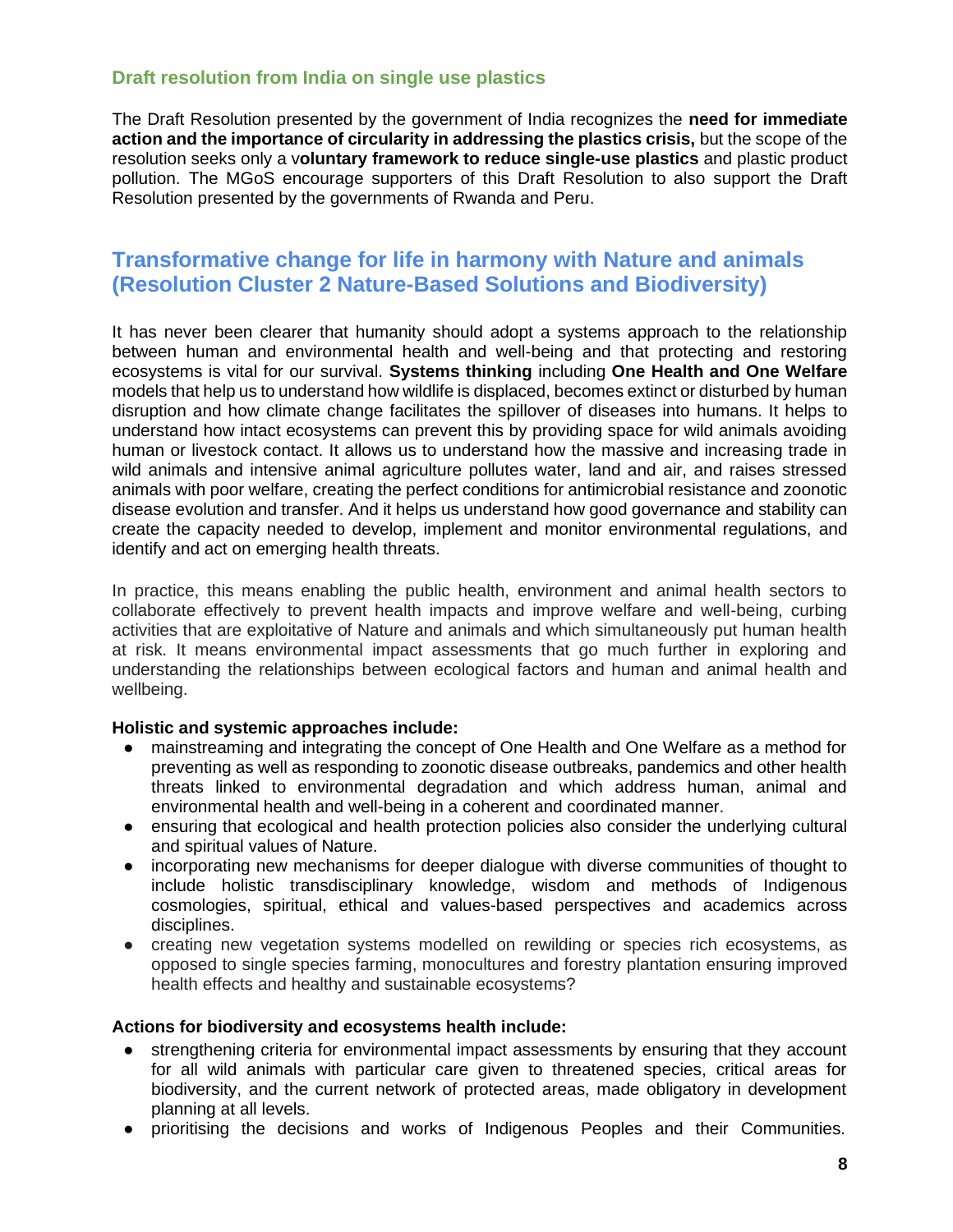Indigenous Peoples are important guardians of the ecosystems which belong to them or where they live freely, and their removal from national parks and sanctuaries has been shown not to improve the conservation of those ecosystems.

- emphasising the need to restore and reconnect natural systems to maximise human, environmental and animal health and well-being and minimising the interface between wildlife, livestock and humans, taking note of the Decade for Ecosystem Restoration.
- integrating into food and energy systems measures to promote healthy ecosystems, cultural and biological diversity, especially genetic diversity.
- facilitating just transitions away from the trade in wild animals and consumption of their meat where possible and reducing consumption of farmed meat and dairy to both directly improve human health and reduce pressure on land from intensive agriculture as well as problems related to animal welfare; promoting the shift towards plant-based diets; eliminating highly toxic agrochemicals.
- restricting the mixing of wild species with captive animals, including in situations such as fur farms, and promoting agricultural systems using landscape level planning that strengthen the integrity of ecological boundaries, minimise the need for wildlife to use agricultural areas, and enable them to access the resources they need within their native habitat.

#### **Nature-positive economic measures include:**

- Eliminating harmful subsidies and incentives that support sectors and activities driving environmental degradation and pressures upon animals and their habitat, and thus harming human health and wellbeing; redirecting, repurposing and reforming these to support the transition towards humane, sustainable and equitable solutions.
- Developing economic and legislative incentives to encourage, promote and induce sustainable production and consumption patterns.
- Addressing the growing debt burden of lower income countries whether bilateral, multilateral or private - which impacts their ability to invest in environmental protection measures, for instance, through debt relief (including debt swaps) and lower interest rates.
- Unlocking societies data collection capacity through supporting open-source citizen science initiatives, e.g., creating economic rewards for volunteer data collectors.

#### **Draft resolution from Indonesia on Sustainable Lake Management**

We welcome the draft resolution and stress the significance of **multi-stakeholder involvement**  with priority given to the voices of local communities, scientists and their representatives. Such involvement is of high importance for anchoring **lake management issues in the development plans and strategies** as part of strategic environmental assessment (SEA) to prevent environmental and social risks. We highlight the role of **lakes as a climate change indicator.** We suggest putting more emphasis on **scientifically validated ecosystem-based approaches** to manage lakes, especially as part of aquatic climate adaptation, with the aim to establish a symbiotic human-Nature relationship instead of exploitation. We also suggest that the resolution may mention and address the impacts on lakes stemming from desertification and land degradation, disruption of small and large scale natural water cycles, unsustainable agricultural practises and the fact that in many countries 90% of waste water still flows back into the natural environment untreated, and request that UNEP provide a report on such impacts and assist governments in determining how they might best address them.

Finally, we point out the need for **funding for research and innovations** for sustainable lake management. We urge UNEA to come forward with the **governments' commitment to ensure sustainable lake management** and elaborate action plans.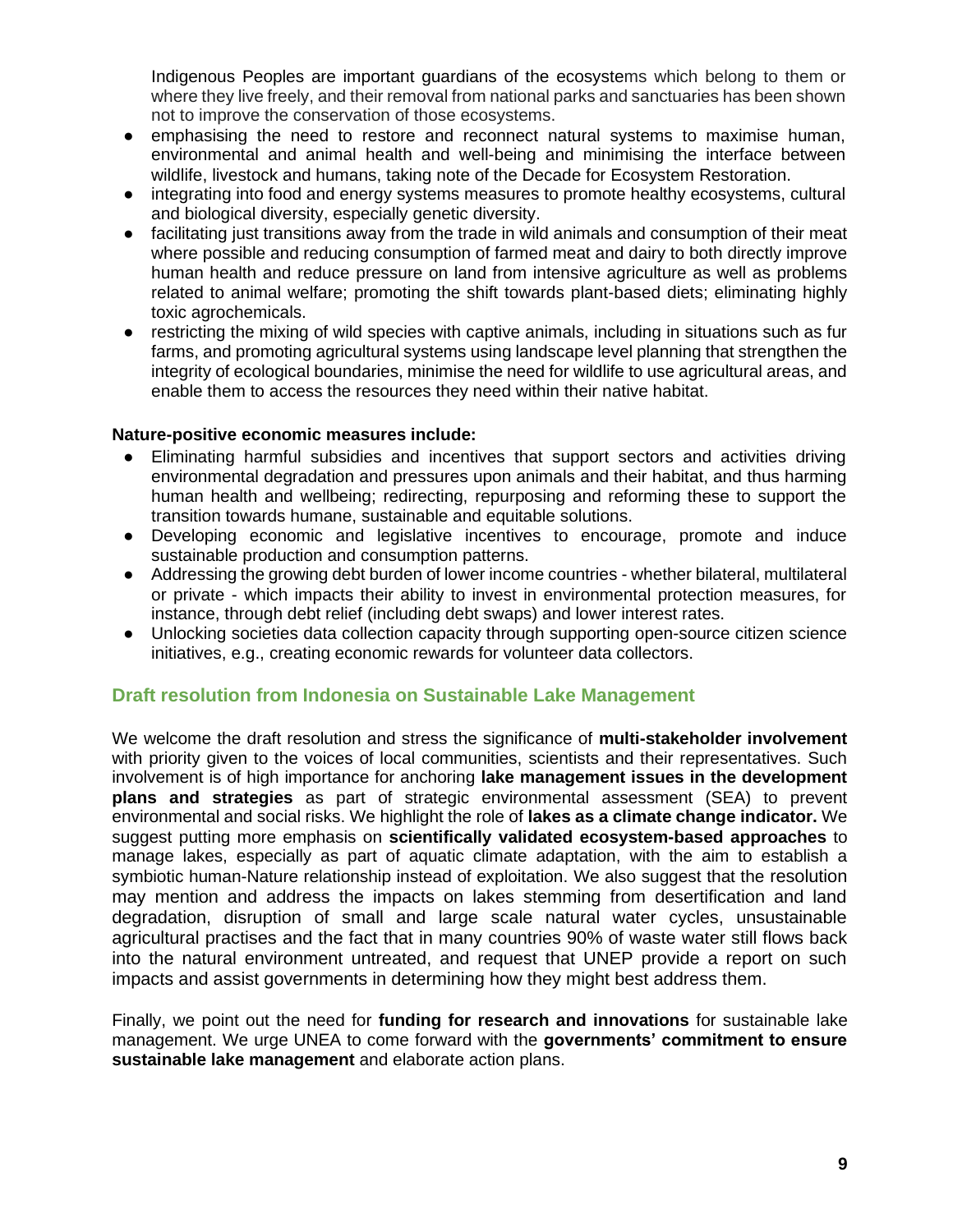#### **Draft resolution from the EU on a draft resolution on Nature-based Solutions for supporting sustainable development**

While synergistic action to achieve our global goals on nature, climate and people is critically needed, MGoS have **major concerns how the draft resolution on 'Nature-based Solutions' may be interpreted** and **what kind of activities may be supported**. It is essential that the resolution is **either fundamentally reconsidered or withdrawn.** 

The draft resolution may be interpreted in a way to contribute to the **further financialisaton of nature**, to provide a renewed **justification of intensive agriculture** and so-called 'sustainable intensification,' including new gene technologies and a **massive growth in carbon markets** and offsetting schemes that do not reduce emissions but harm communities. 'Nature-based Solutions' can convey an understanding of **Nature as being a service provider** for offsetting corporations' pollution, protecting the profits of those corporations most responsible for climate chaos. Therefore, hundreds of organisations mobilised against NbS in November 2021 in the context of CoP26 and the demands of those groups have not changed since then.

MGoS call on UNEA 5.2 to **address structural challenges through ecosystem-based approaches** and to pave the way for **changes that stop the destruction of Nature** and preserve human, animal and planetary health and wellbeing. There should be **safeguards and clear principles** for the types of activities and practises it seeks to promote, including supporting standards endorsed in the context of the CBD. Activities supported under this resolution should **never be substitutes for the rapid phase-out of fossil fuels** and decarbonisation. No activities should ever be designed or implemented without **full respect of Indigenous Peoples** and their communities, farmers and peasants, women and young people and local communities, generating **local benefits**. Any activity must enhance biodiversity and ecosystem health.

Some sections of the resolution present a **distorted view of what needs to be done to truly address the multidimensional crisis.** For instance, the document is misleading in portraying "Nature-based Solutions" as "addressing other environmental challenges and major socioeconomic and societal challenges" when many of them could potentially lead to massive dispossessions and reduce the remaining living spaces of Indigenous Peoples, peasants and other forest-dependent communities exposing them to more violence and less access and control over their lands. It is thus essential to **ensure strict safeguards as highlighted above to prevent such violations** and to **fully address these**.

A clean, healthy and sustainable environment is a right and Nature is not a means to an end. We need an urgent transformation through **deep and immediate cuts to corporate carbon emissions and polluting activities**. We need **loss and damage reparations** for the Global South. We need support for **systemic pathways, including rights-based conservation and ecologically and socially sound practises** such as agroecology, agroforestry, regenerative agriculture, ecosystem restoration and water retention land management. Such systemic approaches need financing for civil society to participate in their design and implementation. The rights of communities, in particular Indigenous Peoples, must be ensured and protected.

#### **Draft Resolution from Ghana on the Animal Welfare, Environment and Sustainable Development Nexus**

**MGoS fully support the resolution** tabled by Ghana, Senegal, Burkina Faso, Ethiopia, Democratic Republic of Congo, South Sudan and Pakistan requesting UNEP's Executive Director to carry out an analysis and report on the **interlinkages between animal welfare, the environment and sustainable development**. This will help UNEP and Member States to assess how improving animal welfare could support them in delivering on their mandate of protecting the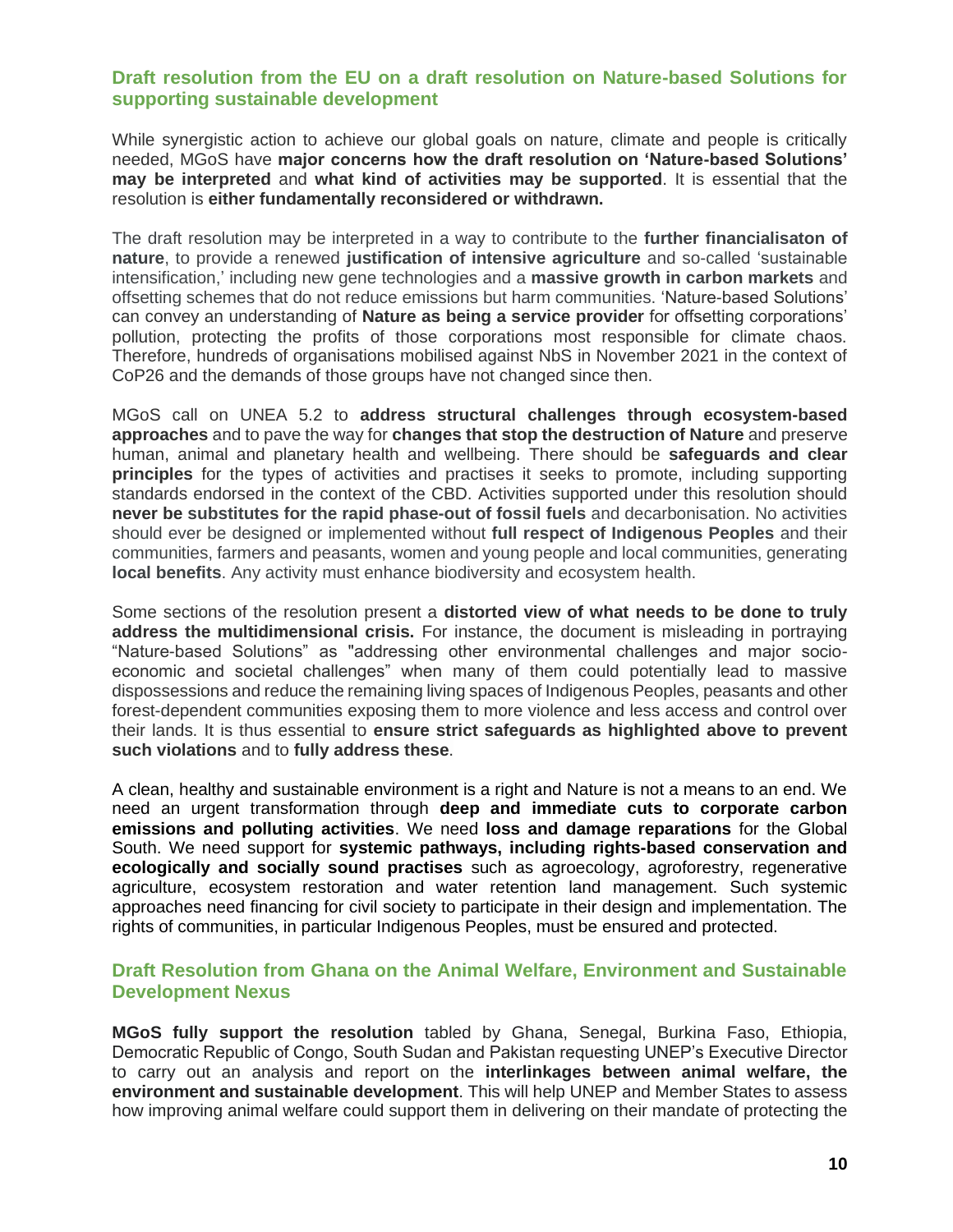environment and achieving the SDGs – and conversely, to understand how their environmental policies and programmes impact animal welfare.

Food production systems that have a negative impact on animal health and welfare are the dominant drivers of biodiversity loss and zoonotic disease emergence and contribute significantly to climate change and environmental pollution. Therefore, it follows that an understanding of the interrelationships between animals and the environment is needed to help reshape our consumption and production patterns towards sustainability, and to support the restoration and regeneration of ecosystems and planetary health.

This draft resolution **should stay as a stand-alone measure, and not be merged with any other resolution**. It is short and targeted and deals with an issue which is new to the UN system. It does not fit into the remit of any of the other draft resolutions. It is minimal for its purpose and should not be further weakened or doctored. Nor should it be delayed. It is long overdue. And it fits perfectly into this UNEA theme. Also, it is vital that important nexus issues which are already known continue to be actioned and not stalled during the preparation of the report. Clearly pressing issues such as food system transformation and pandemic prevention must not be delayed.

#### **Draft Resolution from African Group on Biodiversity and Health**

**MGoS strongly support the Biodiversity and Health resolution** tabled by Eritrea on behalf of the African group. It recognises the need to adopt a **preventive policy and to shift from shortterm political responses to long-term political commitments** to secure human, animal and environmental health through a trans-sectoral One Health approach. It calls for greater international awareness on the **linkages between biodiversity loss, animal exploitation, and the increase in zoonotic diseases** and support for member states to mitigate the risks posed to human, animal and environmental health. We particularly welcome the calls for Member States to cooperate on efforts to **prevent future zoonotic pathogen spillover, disease outbreaks and pandemics** by taking proactive measures, including efforts to close sections in markets selling live animals as well as birds for human consumption. This should be strengthened by **increasing the fight against the illegal and unsustainable trade in wildlife and wildlife products**.

It is crucial that this **resolution is not weakened but strengthened**. The pandemic has shown how our destructive relationship with Nature and animals has reverberating effects for our health and wellbeing. It was indeed a "predictable and predicted outcome of how people source and grow food, trade and consume animals, and alter environments," and it is vital that all these factors are addressed in the resolution.

In her foreword to the UNEP/ILRI report on preventing the next pandemic, UNEP's ED refers to the need to **radically transform food systems**. This aspect needs to be strengthened in this draft resolution. The report refers to seven drivers of pandemics, and the first three are:

- 1) increasing human demand for animal protein;
- 2) unsustainable agricultural intensification;
- 3) increased use and exploitation of wildlife.

The third has been addressed in the resolution, but not the first two. These should be covered.

There should be measures to **tackle food waste and ensure dietary change towards higher consumption of plant-sourced proteins** and a reduction in the consumption of animal-sourced proteins. Food systems should be transformed away from the dominant industrial model and towards regenerative agriculture.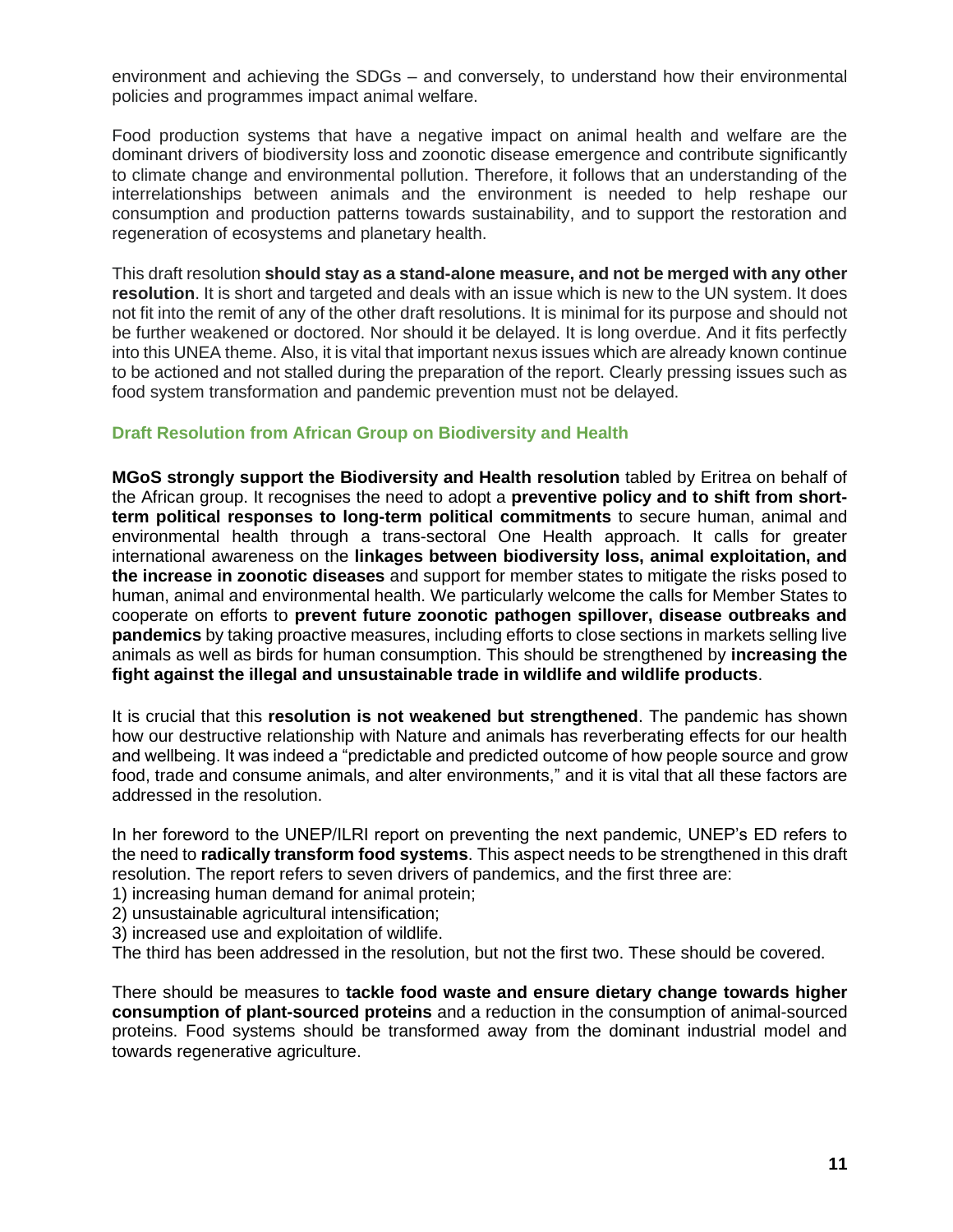### **Ensuring safe chemicals and resource justice Resolution Cluster 3 Chemicals and Waste**

**Pollution, from chemicals, pesticides and waste, is one of the three interlinked environmental crises**, next to the climate and biodiversity crises. Chemicals have key functions in nearly all production and manufacturing processes, as fertilizers, pesticides and processing chemicals and in finished consumer products. They have **potential direct negative impacts on human health and biota** including toxic effects. Potential indirect impacts result from habitat and ecosystem destruction in food and raw material production, extraction of raw materials, product manufacturing, and climate change from soil destruction and open waste dumping and burning. Most chemicals are still based on fossil fuel and minerals and are therefore drivers of extractive operations.

The life cycle of chemicals and material life cycles are inseparable. **Sound chemical management is a prerequisite for toxic-free material cycles** that allows us to maximise material resource efficiencies without compromising human health and the environment. It diminishes the need for virgin raw materials and the need for process chemicals, process water, and energy.

**Only few hazardous chemicals are regulated at the global level**, through the Basel, Rotterdam and Stockholm Conventions, the Minamata Convention and the Montreal Protocol of the Vienna Convention. These Conventions need to be strengthened and better implemented, for instance, through a push to phase out all **highly hazardous pesticides (HHPs)** or to end all mercury use in small-scale gold mining. Much **progress is still needed to globally regulate highly hazardous chemicals and waste**.

Despite the FAO and WHO calling for action to detoxify agriculture and protect health from **HHPs,** and the concerns expressed through the Strategic Approach to International Chemicals Management (SAICM) about HHPs, we are extremely worried about the **continued growth in pesticide production and use**. An estimated **385 million** farmers and farm workers are unintentionally poisoned by pesticides each year. The UNEP report "Environmental and Health Impacts of Pesticides and Fertilisers and Ways of Minimising Them," amongst others reports, shows the association between occupational and residential exposure to pesticides and adverse health outcomes including cancers. It identifies pesticides as a key driver for the decline of biodiversity. Many countries have banned HHPs, but **companies headquartered in these countries continue to export banned substances to countries in the global South**, for example from countries in the EU and the UK. It is appalling that **one in five of the world's suicides** involve pesticides with the good news being that banning some HHPs has resulted in the significant reduction in suicides without a fall in agricultural productivity.

The UN strategy on the sound management of chemicals and waste beyond 2020 is currently under revision and is expected to also include waste once adopted. While this is only a voluntary framework that provides guiding targets, indicators and milestones for implementing stakeholders, it is still an important instrument to address chemicals and waste through a multilateral multistakeholder process.

#### **General recommendations on the sound management of chemicals and waste**

First, building on the UNEP report "Environmental and Health Impacts of Pesticides and Fertilisers and Ways of Minimising Them" and in line with target 12.4 of the 2030 Agenda for Sustainable Development on minimising adverse health impacts of chemicals, we call for an overarching instrument that comprehensively addresses the **sound life-cycle management of pesticides and fertilisers at a global scale** with the objective to **phase-out highly hazardous pesticides** from agriculture and aquaculture **by 2030** and **by 2025 halt the export of pesticides** that have already been banned for health or environmental reasons in one or more of the UN member states.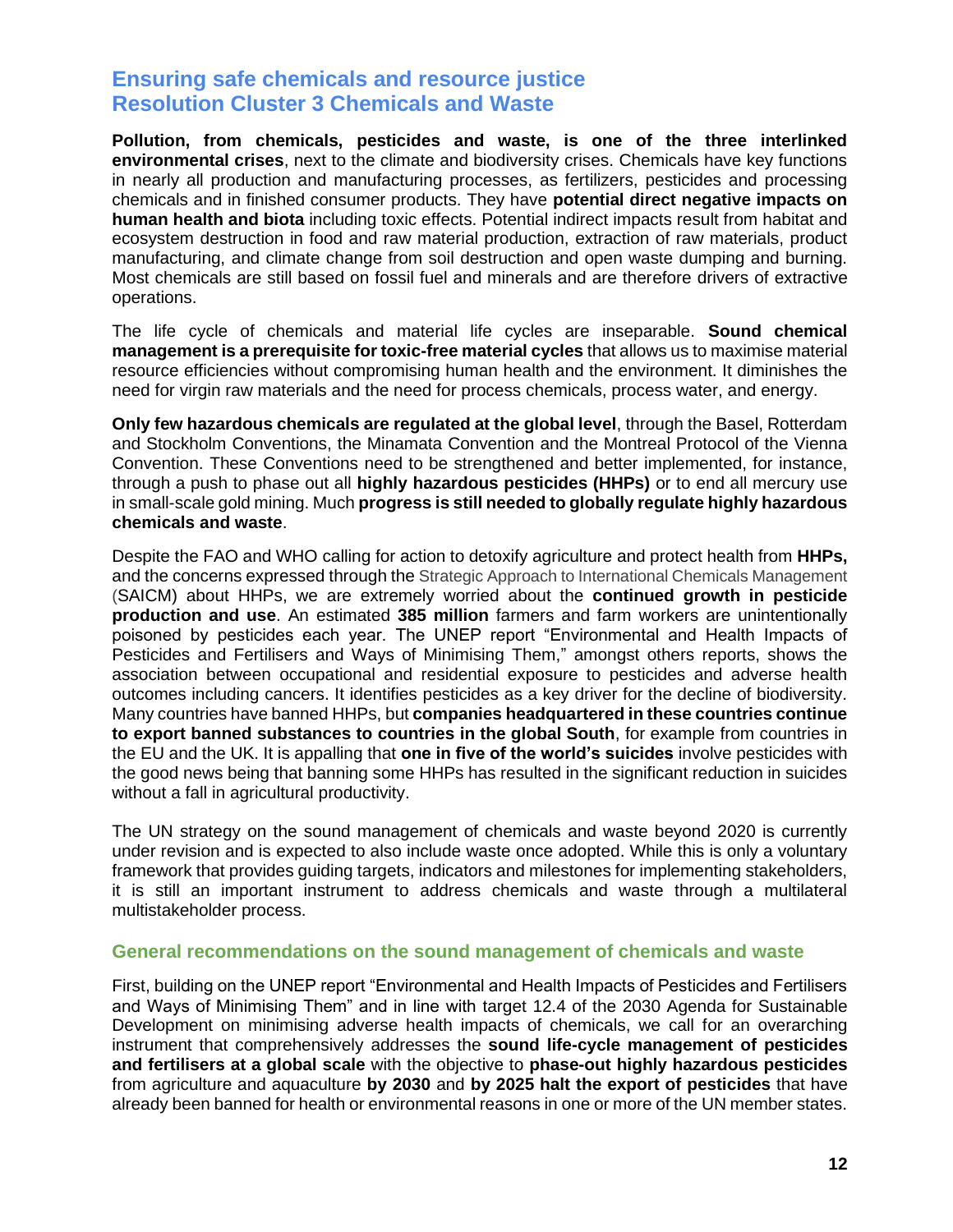Second, it is expected that under resolution cluster 4, UNEA 5.2 will adopt resolutions that **confirm the importance of a sustainable, toxic-free circular economy** to reach the sustainable development goals, in particular SDG12 on sustainable consumption and production. It is important to end business practises that assume products can be made, used and thrown away, including planned obsolescence, with no end-of-life solutions. However, the current **draft resolutions on circular economy fail to recognize the need not to recycle toxic materials**. The positive effects of a circular economy in terms of resource efficiency, potentially leading to a lower need for virgin raw materials and less climate impact, will be undermined if the chemicals in the life cycle of the materials are not handled correctly. The WHO has pointed out the risks of blindfold recycling of materials with hazardous chemicals. Numerous real-life studies have shown that recycled materials may contain hazardous or banned chemicals, notably plastics. Therefore, a basic prerequisite for a sustainable circular economy to be safe to human health and the environment is **transparency for the chemical contents of materials**, to allow for informed decisions for all life stages of the materials and products and to support accountability processes. We urge countries to adjust the text in the resolutions dealing with or mentioning a sustainable circular economy to reflect that sound management of chemicals and materials are inseparable. Efforts to fulfil SDG target 12.4 should be considerably stepped up also through higher ambition in the work on the Issue of Concern Chemicals in products in the current SAICM. We urge states to consider for **UNEA 6 to propose a resolution on a cross-sectoral, globally harmonised transparency standard for hazardous chemicals** to lay the foundation for a sustainable, toxic-free circular economy safe to human health and the environment.

#### **Revised draft resolution from Sri Lanka on Sustainable Nitrogen Management**

This draft resolution sets the **ambition to halve nitrogen waste from all sources by 2030**, supported through the establishment of the **Inter-Convention Nitrogen Coordination Mechanism (INCOM)** to address **Sustainable Nitrogen Management (SNM)**. This resolution follows up on UNEP/EA.4/Res.14 and the progress made through the Colombo Declaration. It suggests operational dimensions to define the INCOM's mandate and action on SNM to be advanced between now and UNEA 6.

To run the industrialised, global food and feed production and industrial animal agriculture, excessive quantities of synthetic nitrogen fertilisers (reactive nitrogen) are applied. A great part of them remains unabsorbed and are lost to the environment. This poses an **array of interconnected environmental problems** such as biodiversity loss, soil degradation, water and air pollution, greenhouse gas emissions with **detrimental impacts on human health**. Therefore, a resolution on reactive nitrogen waste management and elimination is globally relevant and urgently needed.

**Recommendation 1:** The **ambition to halve nitrogen waste** from all sources by 2030 **should be strengthened**. Reactive nitrogen waste is a key driver of many environmental and human health challenges and requires national, regional and global coordination among an array of stakeholders.

**Recommendation 2:** With regard to the facilitation of communication and coherence across existing nitrogen policies as well as the close collaboration with relevant UN agencies and other stakeholders, as listed in operative paragraphs b and c, we would like to stress the **importance of enhancing synergies and reducing inefficiencies** so that INCOM's work and the implementation of the Colombo Declaration, can proceed in a timely, consistent and coherent way. We would like to suggest the following operative paragraph: "*Urges further enhanced cooperation between the Convention on Biological Diversity and all relevant international conventions, organisations and bodies, strengthening and building on existing cooperative arrangements to enhance synergies and reduce inefficiencies in a manner consistent with their respective mandates, governance arrangements and agreed programs, within existing resources."*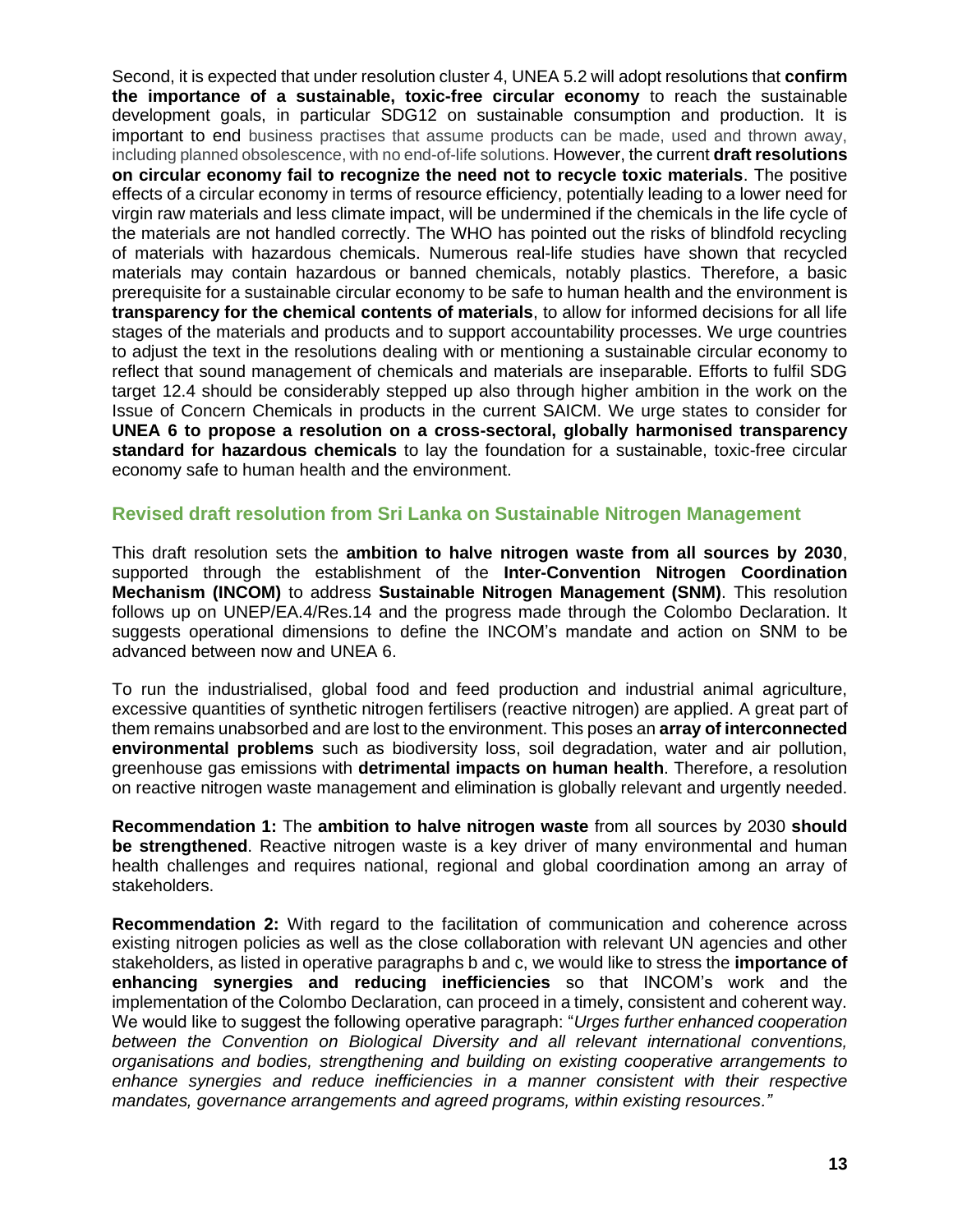**Recommendation 3:** Regarding the mention of circular economy in operative paragraph c, we would like to note that the use of the notion of **circular economy should be better defined** in this context to reflect the principles of sustainable nutrient management and recycling opportunities through **agroecological practises that promote the natural nitrogen cycle**.

**Recommendation 4:** Regarding the production of a comprehensive Global Assessment on quantitative and qualitative nitrogen cycling (operative paragraph d), we strongly believe that there should be **references to the role of agriculture in nitrogen waste,** more specifically, to the role **industrial agriculture** has in reactive nitrogen waste caused by the excessive use of synthetic nitrogen fertilisers. Additionally, we strongly urge for a reference to the **role industrial animal agriculture** has in reactive nitrogen waste with a two-layer problem: first, feed production facilitated by the excessive use of nitrogen synthetic fertilisers with a large part of them remaining unabsorbed and lost to the environment, and second, the consumption of nitrogen-heavy feed by animals kept in intensive conditions with a substantial amount of unabsorbed nitrogen excreted in manure. We recommend that additionally to the *"descended traditional agricultural wisdom"* there needs to be a **special mention of agroecology** and the **value of agroecological transformation in reactive nitrogen elimination and management**. For example, we would like to stress the need to "*Promote the replacement of synthetic nitrogen fertilisers by building soil fertility through the use of legumes, rotations, green manure and animal manure and by increasing soil organic matter."*

**Recommendation 5:** We agree that citizen and consumer awareness-raising on *"natural nitrogen cycle and how anthropogenic activities alter its balance"* is important. This could refer to specific actions, for example, "*Promote greater consumer awareness of the contribution of high meat diets to substantial nitrogen losses to the environment and that plant-based diets with modest amounts of animal products involve lower nitrogen losses."*

#### **Draft omnibus resolution from Switzerland on the sound management of chemicals and waste**

Science clearly shows the **cross-cutting nature of chemicals and waste and their effects on human health and the environment**: pollution, loss of biodiversity, land and ocean degradation, resource depletion and climate change. This in turn causes irreversible harm such as poverty aggravation and inequalities, hunger and malnutrition. **Insufficient legislation on chemicals and waste and its poor enforcement** and the **absence of harmonised standards for chemicals of global concern**, which are not covered by existing multilateral agreements, inevitably lead to pollution and irreversible damage to people's health and the environment.

**SAICM is a unique instrument** that covers chemicals not covered by any other agreement; it is a multi-stakeholder and multi-sectoral strategy linked to health, environment and sustainable development. Although the SAICEM mandate has been extended due to the COVID19 pandemic, most attention is focused on the development of a **new global platform on sound chemicals and waste management beyond 2020** that should be central to the UN system's policies and programs wherever they involve chemicals and or waste.

To date, **eight chemicals-related issues** have been formally recognized by the International Conferences on Chemicals Management (ICCM) as **SAICM Issues of concern** (IoC) in need of global action. However, the work to address the present IoCs has not progressed as expected under the present SAICM. The **lack of progress** suggests that the SAICM voluntary approach has not been as efficient as hoped. UNEP should gather and assess options for further international action to address issues of concern. Such actions should include sufficient, predictable and stable financing and elevated obligations on stakeholders if inadequate results have been achieved in IoC implementation.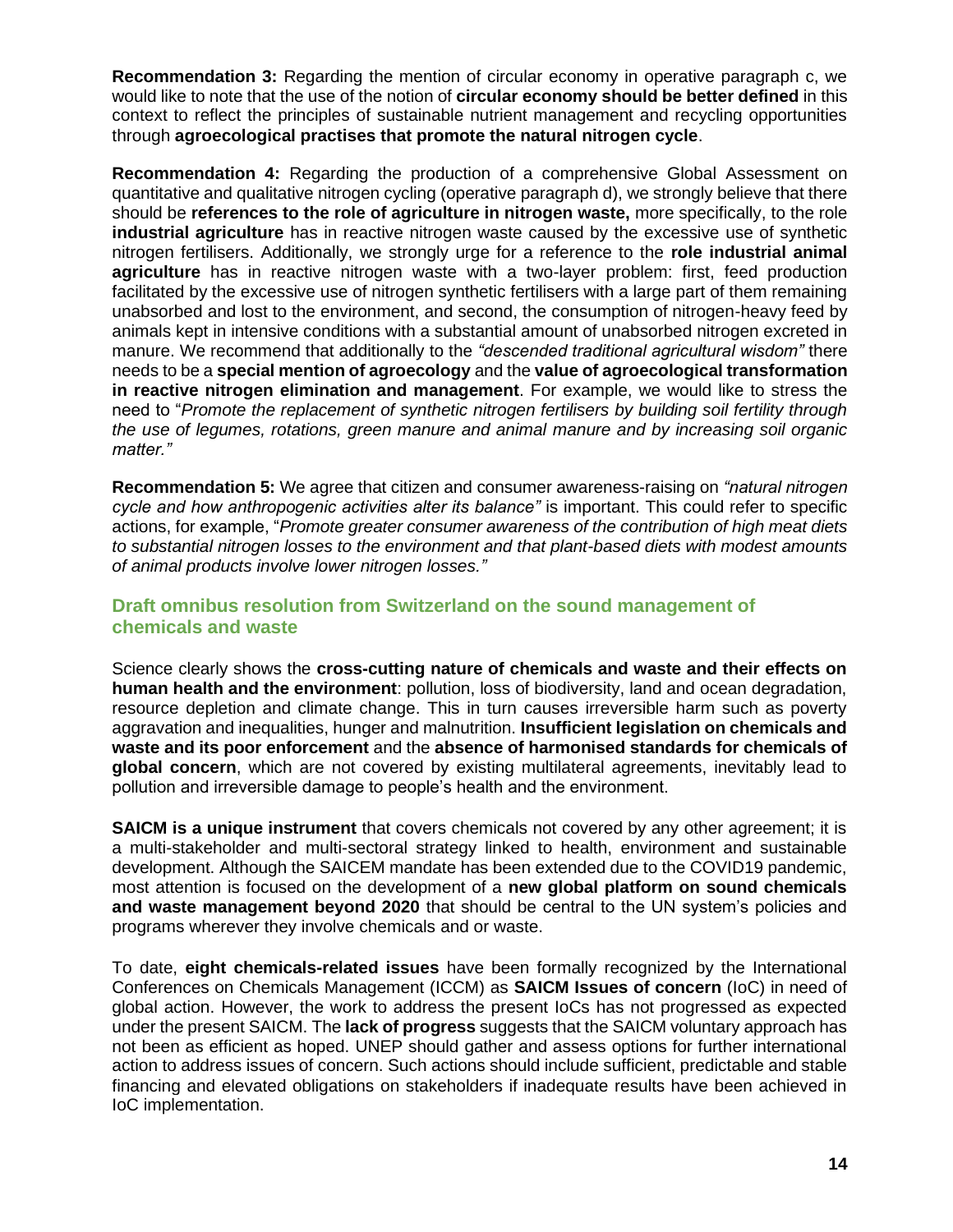**Recommendation 1**: While the draft omnibus resolution refers to the need for an integrated approach to financing sound management of chemicals and waste, it does not mention the **importance of the polluter pays principle and internalisation of costs**. Manufacturers of chemicals should significantly contribute towards providing sufficient, predictable, sustainable and accessible financial resources to enable the effective implementation of beyond 2020 activities through the **internalisation of the environmental costs** of their pollution (Principle 16 of the Rio Declaration of 1992 (A/CONF.151/26(Vol.I), the e**xtended producer responsibility** and p**olluter pays principles** in line with the UNEP's integrated approach to the sustainable financing of sound management of chemicals and waste.

The resolution should refer to the proposal made by CIEL and IPEN which makes the case for a **globally coordinated tax of 0,5%** on the production value of a small number of basic chemicals (or feedstock chemicals) to fund the sound management of chemicals and waste.

**Recommendation 2:** The resolution should call for the **sharp increase of GEF financing for the sound chemicals and waste** management framework (currently only 0.2% of the GEF budget).

**Recommendation 3**: The resolution should request the **modification of the Special Programme terms of reference to enable access by all relevant stakeholders working on sound chemicals and waste management,** to remove limitations on activities that fall outside the GEF mandate and to remove the time limitation.

**Recommendation 4**: The resolution may request UNEP to gather and assess options for **further international action to address issues of concern** (IoC). Such actions should include elevated obligations on stakeholders if insufficient results have been achieved in IoC implementation. The assessment should be based on the results of a progress evaluation using triggers described in the paper "New Mechanism of Action: elevation of obligations to progress SAICM Issues of Concerns (IoCs) in the post 2020 multilateral regime for chemicals and waste".

Triggers include (i) Failure to reduce acute poisoning and/or chronic effects by chemicals that are IoCs; (ii) Failure to reduce the levels of chemicals that are IoCs in human and environmental samples; (iii) Failure to reduce the volume of the production, use and disposal of substances of very high concern relevant to an IoC; (iv) Insufficient monitoring of human and environmental impacts by an IoC; (v) Significant costs for society in the absence of action to address an IoC, including healthcare costs for individuals and the state; loss of IQ and productivity; loss of pollinators, natural biological control of pests, and other ecosystem services; loss of biodiversity; and costs of chemical contamination of natural resources, such as air, soil.

Elevated actions on an Issue of Concern with increased obligations on stakeholders are justified by meeting one of the triggers above. Such actions could include an amendment or a protocol to an existing treaty (where a treaty provides for this option).

For Chemicals in Products, mandatory full disclosure of the concentration of Substances of Global Concern in materials and products should be considered in line with a new European Chemicals Agency (ECHA) database on the presence of hazardous chemicals in articles (SCIP Database).

**Recommendation 5**: It is important that the resolution supports the work guided by the other resolutions on chemicals and waste. In particular, chemicals and materials cycles should be dealt with jointly to achieve the sound management of materials and products. To support that work, for example, the work on SAICM IoC "Chemicals in Products" should be considerably scaled up. For example, the omnibus resolution should make a **link to the resolution on Circular Economy** by highlighting the urgent need to strengthen the Chemicals in Products (CiP) work in support of a toxic-free circular economy.

**Recommendation 6**: The omnibus resolution should encourage states to propose a **resolution for UNEA 6 on a global cross-sectoral transparency standard for hazardous chemicals in products** to further support a toxics-free circular economy.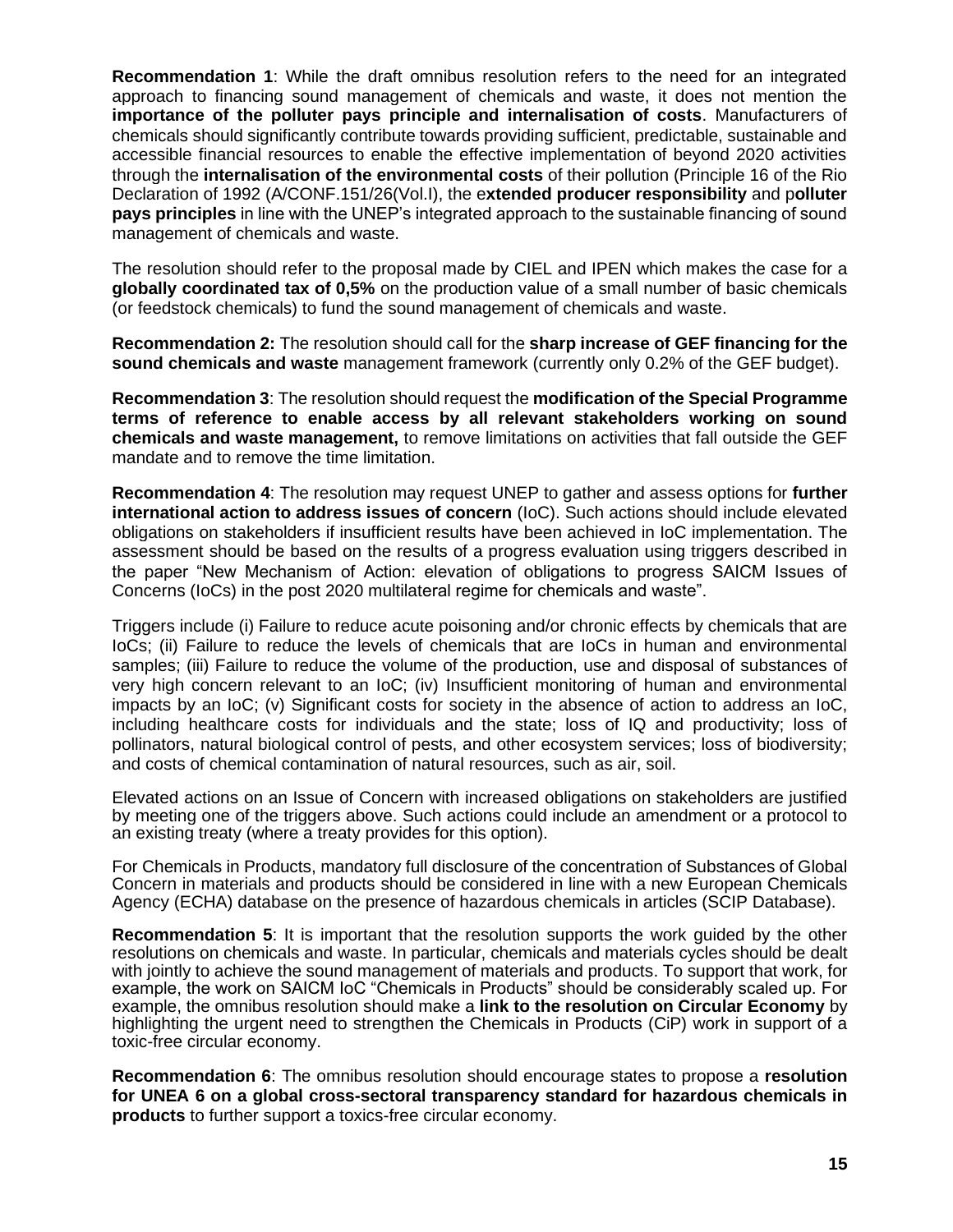#### **Draft resolution from Switzerland on a science policy Panel on chemicals, waste and pollution**

In the fall of 2021, 1.900 scientists started [campaigning](https://docs.google.com/forms/d/e/1FAIpQLScAV5DfUOvrkdevlU-k5ZZ76_A9R8madXJLSZvPqWEOjwOAXQ/viewform) for an independent intergovernmental science-policy body on chemicals and waste similar to the IPCC on climate through adopting a resolution at UNEA5.2. Building on this campaign and recent [research](https://pubs.acs.org/action/showCitFormats?doi=10.1021%2Facs.est.1c04158&href=/doi/10.1021%2Facs.est.1c04158) published in Environmental Science & Technology on chemical pollution exceeding planetary boundaries, many organisations are calling on UNEA 5.2 to adopt such a resolution. MGoS see a need for decisive action to address threats to human health and the environment posed by hazardous chemicals and waste. A global science policy panel (SPP) should inform the work on chemicals, waste and associated effects on human health, biodiversity and the environment. An SPP should be **politically and financially independent.** It should only be based on the scientific knowledge of the involved experts to foster credibility and trust among stakeholders.

MGoS in principle support the initiative to create an **intergovernmental science-policy body on chemical pollution** to strengthen independent science on chemical and waste pollution, to address the global environmental crisis of chemicals pollution and waste, and in support of the **implementation of the BRS and Minamata Conventions** and identifying omnibus policy options.

MGoS agree that an SPP may play a role in conveying the state of available data and contributing to the definition of problems; horizon scanning; encouraging dialogue between scientists, governments and all other stakeholders; and enhancing stakeholder, political, and public awareness. We also believe that an SPP should play a role in generating **knowledge to inform the negotiations** of binding or non-binding instruments and the work of all stakeholders, including governments, industry, civil society organisations (CSOs) and the public at all levels from local to global. An SPP platform may guide monitoring studies and contribute to **periodic evaluations of the effectiveness** of the work on chemicals and waste.

The function of an SPP should provide actual data, assessments and recommendations and should be based on the **precautionary principle, information disclosure and the right to know**. Recommendations should be based upon robust and up-to-date scientific evidence which will require the consideration of data from next generation, non-animal hazard data generation techniques.

Furthermore, the SPP should serve SAICM beyond 2020 without duplicating but being informed by existing scientific bodies, e.g., the POPs review Committee of the Stockholm Convention or the Chemicals Review Committee of the Rotterdam Convention.

**Recommendation 1**: The resolution should be more precise on securing that the panel scientists have **no political, commercial or economic interests**. The ToR should clearly rule out conflict of interest and allow for the rejection of scientists on that basis. An advisory group, entirely independent of governments, should be mandated with the final word in case of conflicts to secure the highest level of credibility of the panel.

**Recommendation 2**: The resolution should **address gender-disaggregated data** and **genderspecific hazards in chemicals and waste** management. While the draft proposal notes that the panel should ensure gender balance and be interdisciplinary, it does not refer to the importance of considering gendered hazards to ensure better recommendations for protective and preventive measures. Under point II on the key functions of the panel, we suggest adding: "undertake assessments on the nature and scale of particular issues, including gender-disaggregated data, how they may evolve in future, and to generate outputs that inform all actors [...]".

**Recommendation 3**: The resolution should stress that the scope of **data sources for review by the panel must be broad**. The panel should establish a format for the systematic consideration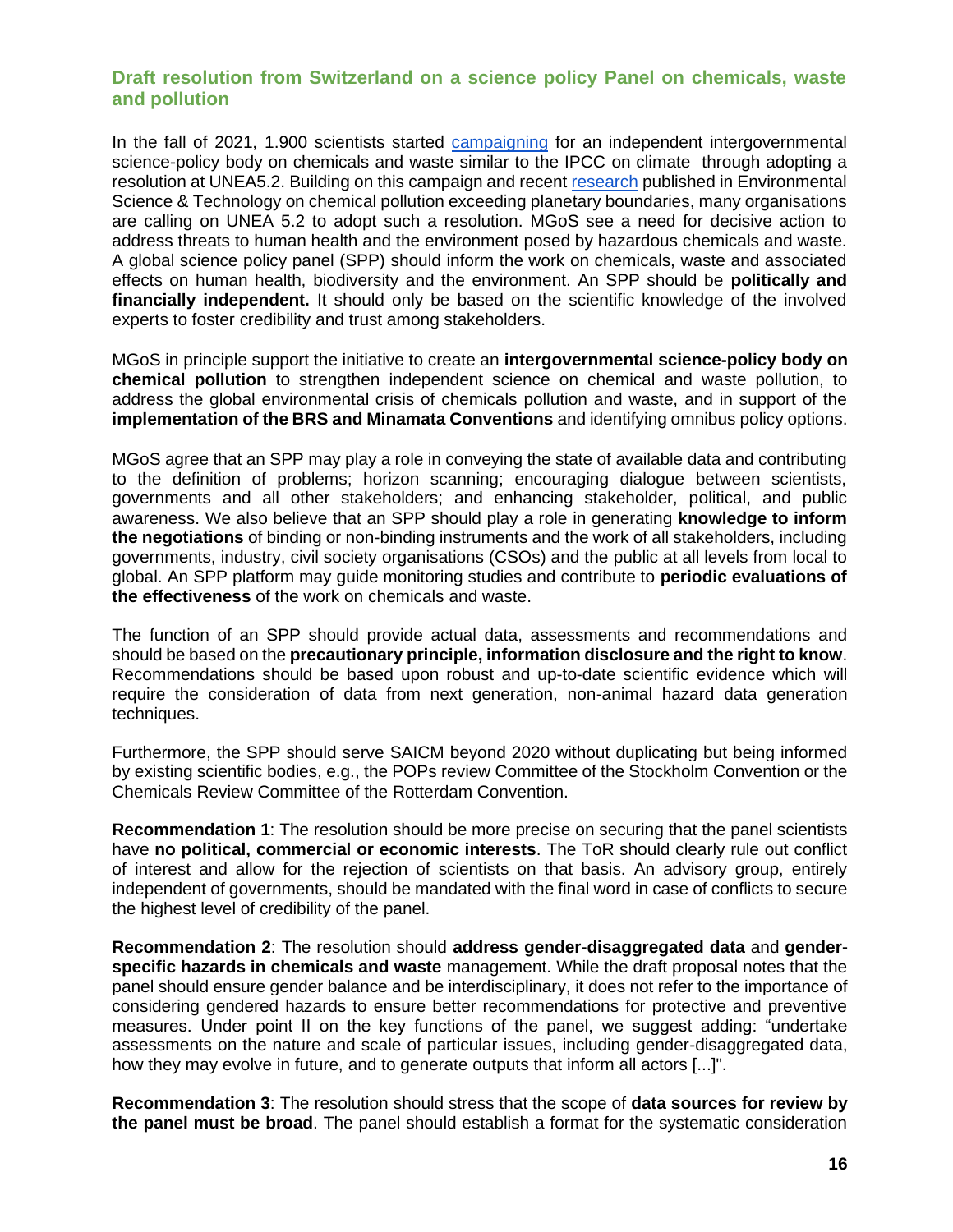of data and knowledge from local and Indigenous People and their communities as well as from civil society organisations. Such data and knowledge may warrant and inform the collection of additional data according to scientifically and statistically valid methods, preventive and protective decisions, in line with the precautionary principle.

**Recommendation 4:** The resolution should use the opportunity given by the panel to ensure a high level of protection of human health and the environment, minimising exposure to hazardous chemicals, whilst making every effort to ensure that data and decisions are based upon modern, reliable next generation testing methods. MGoS recommend that the **report from the UN Special Rapporteur on toxics and human rights** on the right to benefit equally from scientific progress and its applications with recommendations on conflict of interests and effective science-policy interface platforms can be referred to in this resolution.

## **Building forward better Resolution Cluster 4 Recovery and Circular Economy**

The 2020 UN Secretary-General's report on progress towards the SDGs acknowledges the impacts and implications of COVID-19 as the worst human and economic crisis of our lifetimes. The COVID-19 pandemic has revealed the **damaging, short-sighted and unsustainable state of our current economic and social system**, which is based on the **overexploitation of both natural resources** and the, often gendered, **overexploitation of cheap or even unpaid labour** undertaken in extremely poor and risky conditions. The pandemic has reminded us that our destructive relationship with Nature and animals has reverberating effects for our health and wellbeing. It was indeed a "predictable and predicted outcome of how people source and grow food, trade and consume animals."

It gives us an opportunity not just to build back, but to build forward better with green and sustainable economies and societies that fully protect all human rights. Let this be the wake-up call for a paradigm shift to overcome the problems deeply entrenched in our economic and social systems. The **2030 Agenda, the Paris Agreement, the Post-2020 Global Biodiversity Framework under the Convention on Biological Diversity, and other commitments made under Multilateral Environmental Agreements need to be the compass for the recovery.** They should guide the way to tackle the root causes of poverty, hunger and inequality globally, to establish social and health protection systems that are accessible to all, and to build a climate and biodiversity-friendly and inclusive economic model that serves the wellbeing of humans, animals and the planet.

Governments should ensure that the recovery funds do not bail out polluters but instead place strict conditionalities on financial instruments for a transition towards long-term sustainability. We must now divest and **stop the financing of short-sighted, unjust or false solutions and polluting industries** and direct funds towards regenerative, circular and just economies. Recovery measures should privilege small and medium-size enterprises, those with clear social and environmental missions and innovative, equitable business models serving local communities and economically marginalised groups. They should be aligned with SDG12 on Sustainable Consumption and Production: next to support for consumers in behaviour change, we need to ensure the burden of responsibility is put primarily on businesses.

**The recovery is also an opportunity to shift from a linear to a circular model of consumption and production.** A sustainable circular economy can be a key strategy to achieve a sizeable number of targets under the SDGs. However, this sustainable circular economy should be developed through criteria-based standards evaluating how well the measures promote the functionality of healthy ecosystems. It is important that it is implemented in its definition as an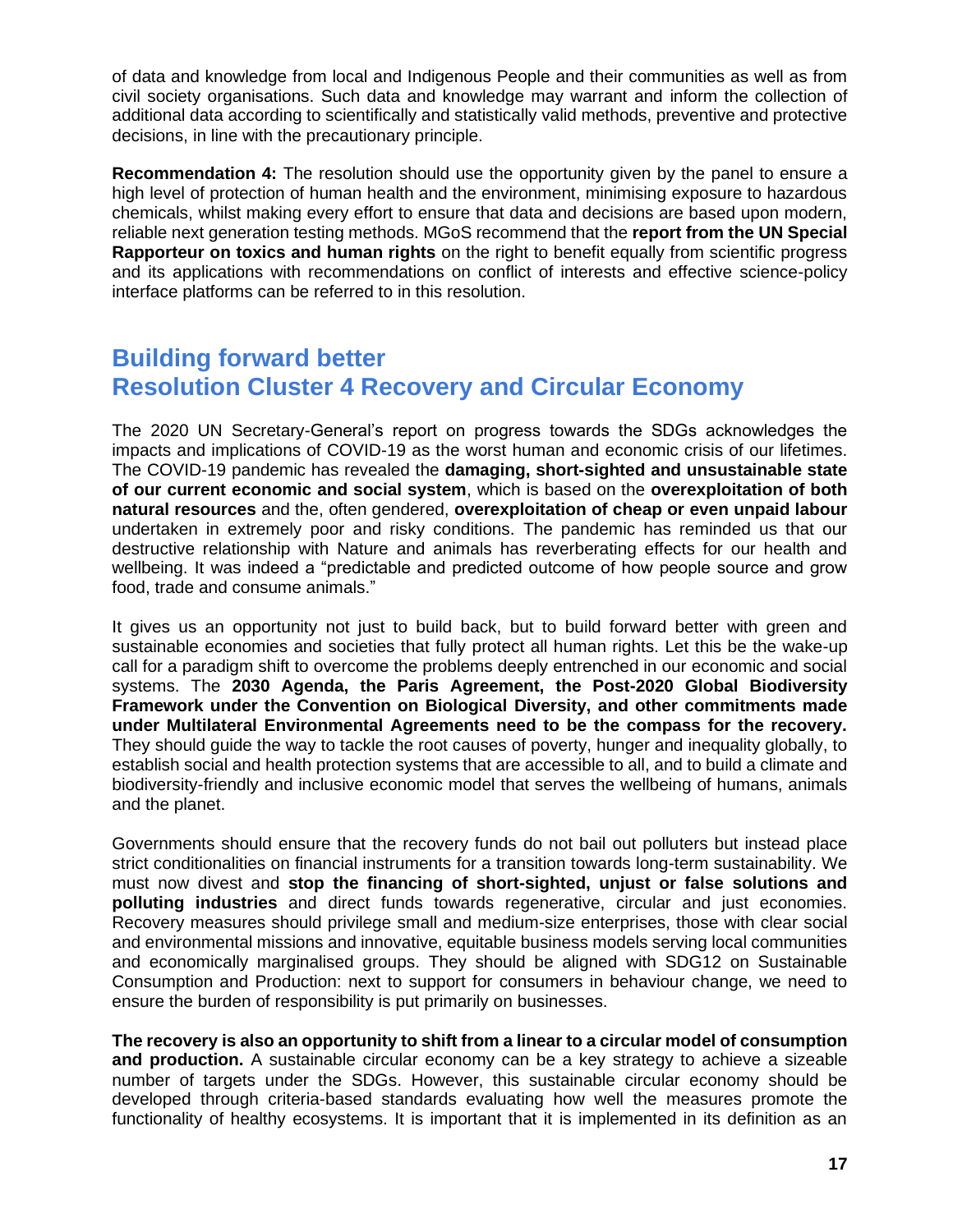economy which is **"restorative and regenerative by design and aims to keep products, components and materials at their highest utility and value at all times."** This means that durability by design and maintenance and refurbishment are prioritised over recycling.

We must look at both ends, the production and the consumption together. The primary approach is to **design for the durability of products** by using quality materials with **reusability and repairability principles for multiple reuses.** To reduce consumption, long-living products can then be linked to **collaborative consumption models** where products and services are accessible without owning them. Making consumption and production circular must be embedded in sustainable consumption patterns: as humankind, we need to **think wisely about what to put into the circle** in the first place and **curb overconsumption of non-essential products**.

Furthermore, **life cycles of chemicals and materials are inseparable**. Without simultaneously addressing hazardous chemicals that are integral to materials we cannot create resource efficient material cycles that are safe to human health and the environment. Basic pre-conditions for the sustainability of a circular economy are, therefore, for countries to adopt the Globally Harmonised System (GHS) to support harmonised hazard communication between stakeholders in supply chains and to put in place transparency for chemicals in materials. This principle is embodied in the work of SAICM on Issue of Concern Chemicals in Products, which directly supports sound life cycle of chemicals and the fulfilment of SDG target 12.4.

Yet another aspect necessary to address is **illicit trade in hazardous materials.** In a globalised circular economy, trade in waste that has the potential to become secondary raw materials has been and will be increasing. It needs **stricter regulation**, for instance, through better implementation and strengthening of the provisions under the Basel and Rotterdam Conventions. Measures may include the establishment of harmonised threshold concentrations for hazardous chemicals in materials destined to be reused or recycled where the hazardous chemicals cannot be immediately phased out of the material cycles and harmonised operational standards for recycling facilities.

Although we recognize the need for reliable financing to help companies transform their production systems into circularity, these need to complement **investments in the restoration of ecosystems and strong institutions to sustainably governing ecosystems** that are the sources of resources and services necessary to sustain the circular economy.

**Recommendation 1:** To lay the grounds for a collective understanding of the concept of circular economy across countries and stakeholders, the resolution should call for the **creation of an** *ad hoc* **working group,** accompanied by a multidisciplinary expert scientific team, **to propose a globally harmonised definition of circular economy** and what aspects it includes, to be presented at UNEA 6. Harmonisation is key for the efficiency and coordination of actions, for establishing a monitoring system for the evaluation of contributions of the circular economy to sustainability, as well as would help scientists in finding the best solutions to resource and environmental issues where circularity models can help.

**Recommendation 2**: The resolution should clearly stress that there are **no alternatives to circularity for the creation of resource efficient material cycles**.

**Recommendation 3**: The resolution should recognize that sound life cycle management of materials is **inseparable from sound management of the chemicals** inherent to the materials. This necessitates improved transparency for hazardous chemicals in materials and products. Thus, the resolution should call for the urgent implementation of the latest version of GHS by all states to facilitate harmonised hazard communication for chemicals. However, this alone is not sufficient. In preparation for the next UNEA, states should consider proposing a resolution for an **instrument that includes a cross-sectoral transparency standard for hazardous chemicals**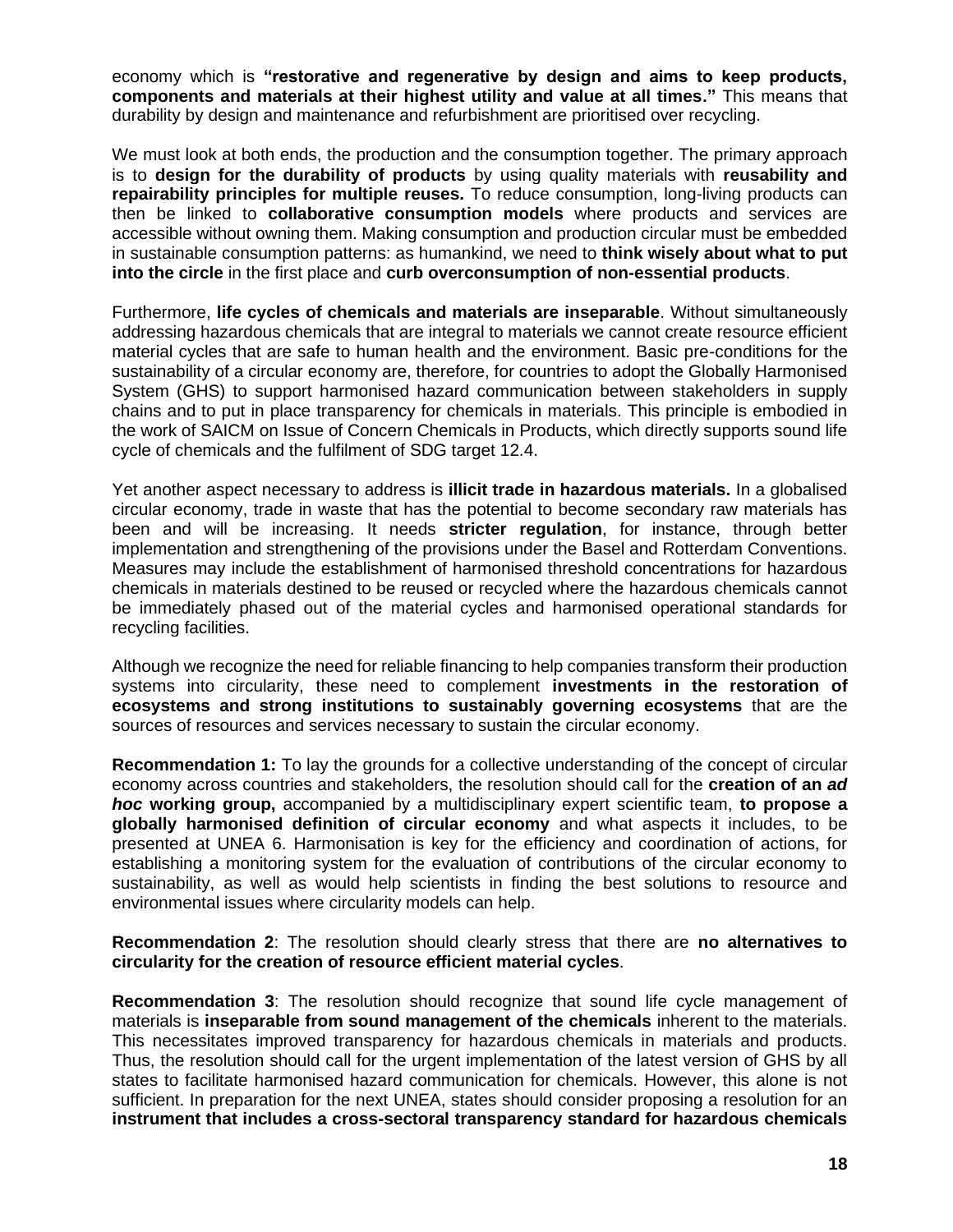**in materials and products,** to put in place the basic condition for global sustainable circular economies safe to human health and the environment

**Recommendation 4**: The resolution should not only address the production side of the economy but also consumption. While the recycling of waste products is important, a properly built circular economy should focus on avoiding the recycling stage at all costs. It should focus on prolonging the life spans of products through the **use of durable materials and design for repair**. It also includes **combining a circular economy with models for collaborative consumption** to reduce the need for virgin raw material by giving more people access to products they cannot afford themselves.

#### **Draft resolution from Mongolia on Sustainable and Resilient Infrastructure**

The resolution builds on the 2015 Addis Ababa Action Agenda, on Financing for Development, which is an integral part of the 2030 Agenda for Sustainable Development, and calls for financial and technical support to Global South countries to invest in sustainable and resilient infrastructure, including transport, energy, water and sanitation as a prerequisite to achieve the SDGs and as a potential for inclusive and sustainable job creation and poverty eradication. It also acknowledged the financial shortages arising from the COVID-19 pandemic and emphasises the need for adapting investment strategies to implement the SDGs and sees the need for international cooperation to ensure a more inclusive and sustainable recovery. However, it notes that so far, **investments in 2020 have been 'minimally green'**.

The MGoS sees this proposed resolution as timely in view of the green and inclusive recovery from Covid-19 focus in the UNEA5.2. discussions. We agree that **infrastructure planning and investments need to be fully aligned with the SDGs and the Paris Agreement**.

MGoS recommend:

- The potential role of development banks is mentioned but should feature more clearly in the action points proposed.
- The role of fiscal mechanism as already specified in the Addis Ababa Action Agenda should feature clearly in the proposal action points.
- All infrastructure planning and investment needs be based on sound equality assessments, including gender analysis, to ensure it benefits people equally.

#### **Draft resolution from Eritrea on behalf of the African Group on green recovery**

A green recovery is equitable, considering the wellbeing of all people, reducing poverty and inequalities and creating opportunities for all. A healthy future depends on safeguarding human, animal and environmental health. A green recovery should foster resilience in Nature and in our societies to mitigate and adapt to the threats and challenges faced. Catalysing a just transition which addresses our destructive use of natural resources and prioritises sustainable use and supports the achievement of our development, Nature and climate goals. It requires multistakeholder and multi-level decision-making, the integration of Nature into our policies, practices and accountability mechanisms, and the redirection of perverse subsidies and incentives harmful to Nature into investments for Nature, climate and people. Just Transition policies require social dialogue processes with social partners and all relevant stakeholders as defined in the ILO Guidelines on Just Transition.

The following elements appear to be missing from the resolution:

- a rights-based approach;
- a focus on vulnerable communities and addressing of inequalities;
- the need to be clearer on the transition to renewables, that it must be just and nature sensitive, and that this pathway does not include transitioning via fossil fuels, e.g., gas.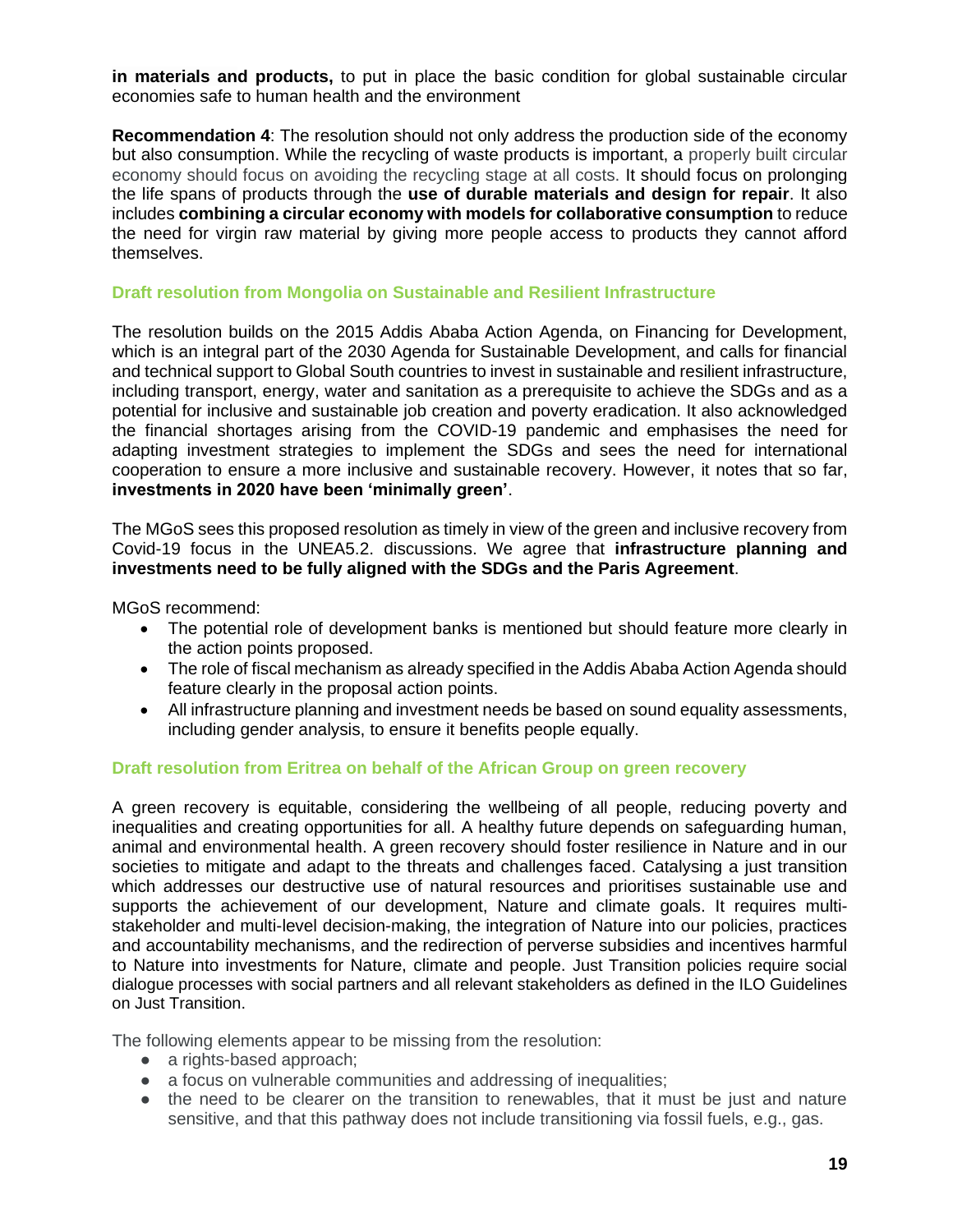- a greater centring of Nature;
- measures to ensure that recovery programmes take account of the need to prevent future pandemics, including addressing wildlife issues;
- the need for a multi-stakeholder/ multi-sectoral approach and whole of government approach;
- greater focus on implementation (incl. planning, monitoring and review).

#### **Draft resolution from Eritrea on behalf of the African Group on circular economy**

The resolution needs to be complemented and improved with respect to the following issues:

The benefits of resource efficient material cycles can be undermined by health and environmental concerns for hazardous chemicals if reuse and recycling is blindfold. Consequently, **transparency for the chemical content in materials** should be established throughout the supply chains of products. Efforts in the voluntary work with the SAICM Issue of Concern Chemicals in Products should increase, but ideally a **binding, global cross-sectorial transparency standard for hazardous chemicals** should be established at the earliest date possible. It is also essential that the concept of such a standard is included in the new binding instrument for plastics.

A basic prerequisite for harmonised communication of chemical hazards in the supply chains for material and products is the **adoption of the latest version of the Globally Harmonised System for Classification and Labelling of Chemicals (GHS)** by all states. It should be complemented by a transparency standard defining which hazardous chemicals should be disclosed and in what format the data sharing in the supply chains should take place.

**Recommendation 1:** The resolution should highlight the need to **coordinate policies and regulatory frameworks not just at the national level, also globally**. We therefore recommend in OP3 to add the word "international" so that the sentence reads "*Invites member states to strengthen local, national, regional, and international […]*".

**Recommendation 2:** The resolution on "Enhancing Circular Economy" needs to be **aligned with the omnibus resolution on "chemicals, waste and pollution"** so that they are mutually supportive. The omnibus resolution should, amongst others, call for stepping up the work with SAICM Issue of Concern Chemicals in Products and for the establishment of a globally harmonised cross-sectorial transparency standard for hazardous chemicals.

**Recommendation 3:** Change the first sentence "*The world has the opportunity to use circular economy solutions as part of the efforts to achieve the sustainable development goals"* in the introduction to the resolution proposal to "*Circular economy, in combination with models for shared ownership and consumption and other measures to reduce consumption are key strategies to achieve the SDGs*".

**Recommendation 4:** Add of the word **repairability** to the first PP1 sentence: "[...] *a more circular economy in which products and materials are designed in such a way that they can easily be maintained and repaired, reused, remanufactured recycled or recovered and thus maintained in the economy for as long as possible [...]".* This would capture the original definition of circular economy by the Ellen MacArthur Foundation.

**Recommendation 5**: To PP2 add a sub-clause that clarifies how circular economy can contribute to **addressing the root causes behind biodiversity loss**: "*Acknowledging that embedding circular principles and goals across industries and governments' priorities will be crucial to reaching global net zero pledges and that changing the way we make and use products can contribute to addressing 45% of global greenhouse gas emissions and reducing new mining activities, limiting*  further depletion of the natural resource base, avoiding further transgression of planetary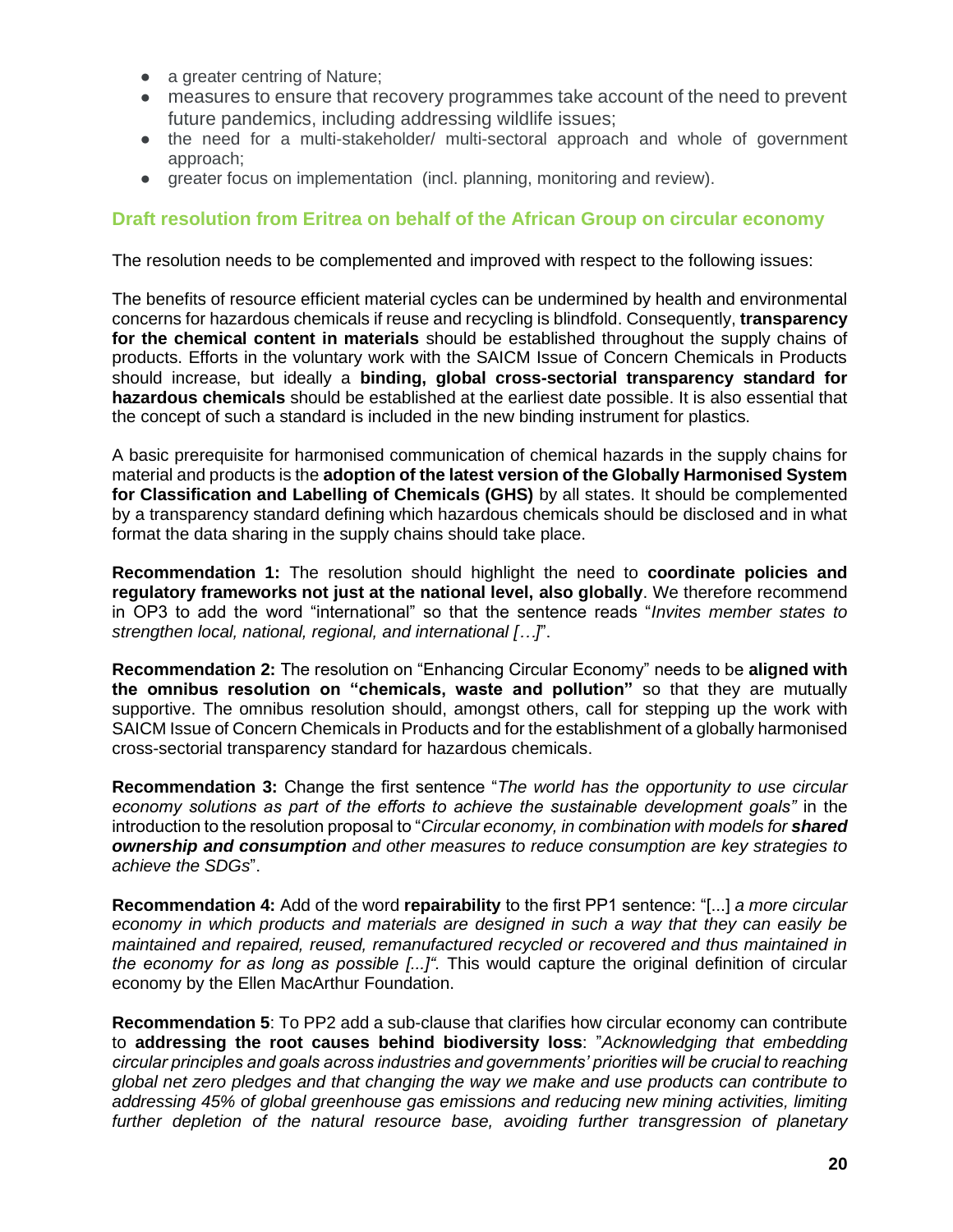*boundaries, ensuring that we can live within the carrying capacity of the earth, making a critical contribution to mitigating the impending climate crisis, as well as help to reverse biodiversity loss by addressing root causes, restoring ecosystems and rebuilding natural capital.*"

**Recommendation 6**: Add one sentence after the first sentence in PP1 to highlight the need to combine circularity for material flows with **additional consumption reduction measures**, e.g., "*Particularly if combined with additional consumption reducing measures, such product design for*  long life span, by use of durable materials and design that allows repairing, as well as collaborative *consumption models*".

**Recommendation 7:** Add two additional sentences after the first sentence in PP9 to clarify that **life cycles of chemicals and materials are inseparable**, for instance, "*However, the life cycle of chemicals and materials should be managed together. A basic prerequisite for a sustainable circular economy to be safe to human health and the environment is transparency for the chemical contents of materials, to allow for informed decisions for all life stages of the materials and products and to support accountability processes. Recycling materials with unknown chemical composition can compromise the health of humans and ecosystems and undermine the other benefits circular economy provides*."<sup>1</sup>

**Recommendation 8:** In OP1 replace "invites" with "urges" and add reference to the **need for a drastic reduction of pressures on the planetary boundaries**: "*Urges* member States, to take measures to develop national and regional circular economy strategies and action plans and integrate circular economy in the national development plans, to contribute to reduction of pressures on the planetary boundaries<sup>2</sup> and accelerate the implementation of the 2030 Agenda for Sustainable Development."

**Recommendation 9**: Add an OP2A paragraph, with the following text: "*Underlines the need to manage the life cycles of chemicals and materials co-jointly for the creation of circular economy safe to human health and environment, by establishing transparency for the chemical contents of the materials, to facilitate informed decisions for all life stages of materials and products*. *GHS should urgently be adopted by all member states to support harmonised hazard communication in supply chains of materials and products and should be complemented with a harmonised cross-sectorial standard defining hazardous chemicals to be disclosed and in which data format it should be shared.*" The present OP2 would become OP2C.

**Recommendation 10**: Add an OP2B paragraph, with the following text: We urge countries to phase use of toxics to the highest degree possible at the earliest date possible. Prolonging the use and exposure to chemicals of concern (to health and environment) that persist in the life-cycles of materials, should not be part of a circular economy.

**Recommendation 11:** In OP6 add text capturing the need to also **invest in restorative actions to the ecosystems that provide the resources and services sustaining the circular economy**, including in strong institutions to sustainably govern the ecosystems. The following addition can be made after the original sentence: "*Also recognizes the simultaneous need for investments in ecosystem restoration and strong institutions to sustainably manage the ecosystems as the resources and services necessary to sustain the circular economy depend on healthy ecosystems*."

 $1$  WHO, 2018. Circular economy and health: opportunities and risks

[<sup>\(</sup>https://www.euro.who.int/\\_\\_data/assets/pdf\\_file/0004/374917/Circular-Economy\\_EN\\_WHO\\_web\\_august-2018.pdf\)](https://www.euro.who.int/__data/assets/pdf_file/0004/374917/Circular-Economy_EN_WHO_web_august-2018.pdf).

 $2$  For a definition of planetary boundaries see Stockholm Resilience Centre [\(https://www.stockholmresilience.org/research/planetary-boundaries.html\)](https://www.stockholmresilience.org/research/planetary-boundaries.html).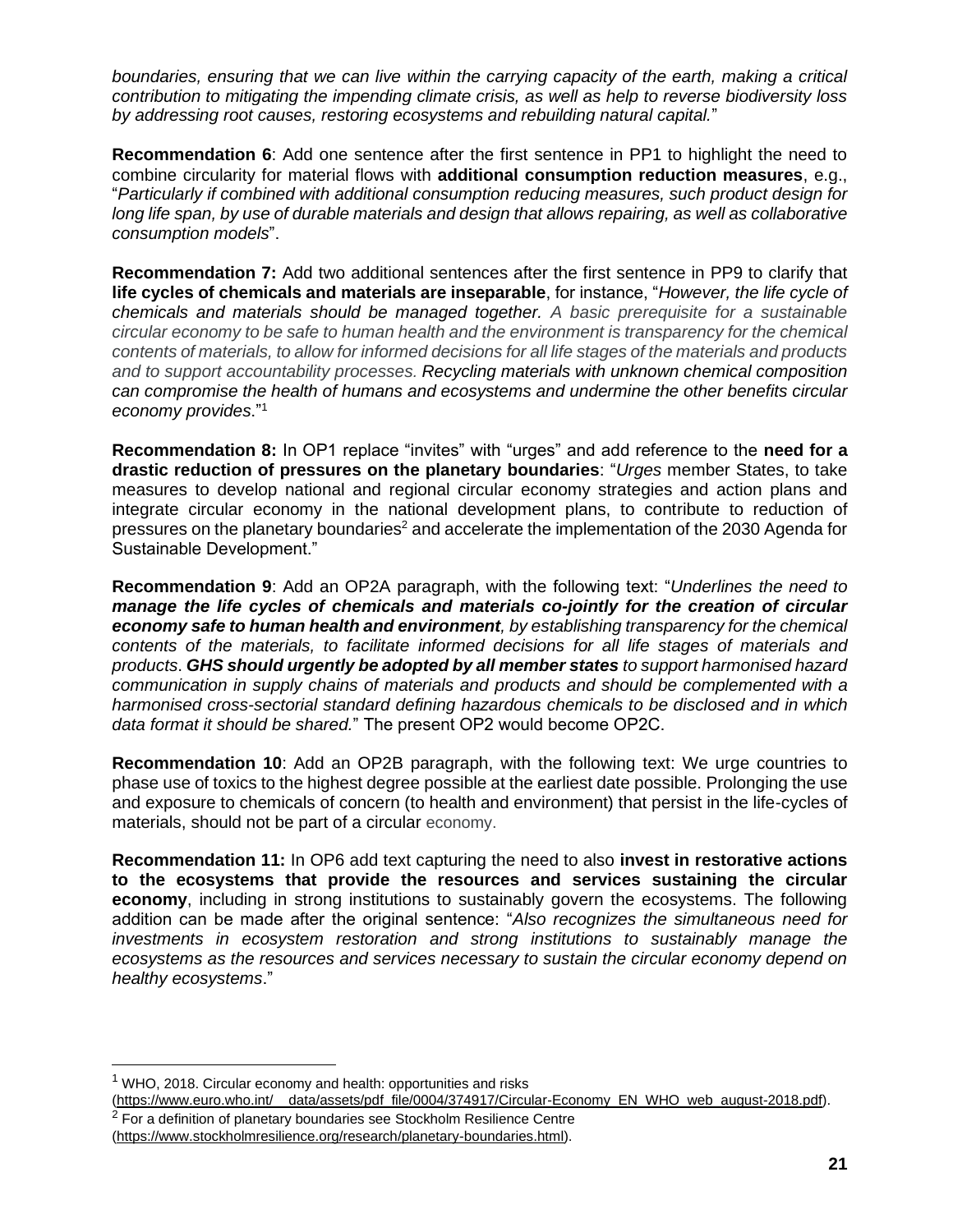**Recommendation 12**: Add an OP8A paragraph, with the following text: *We urge countries to adjust the text in the resolutions dealing with or mentioning a sustainable circular economy to reflect that sound management of chemicals and materials are inseparable.*

**Recommendation 13:** In the current OP8 add the following text: *Requests the United Nations Environment Programme to develop a programme to support the development of local, national, regional and international institutional and coordinating mechanisms in order to carry out the circular economy transition, including strong policies, legal and regulatory frameworks, and in collaboration with other United Nations entities, development partners and the international community facilitate the collaboration among member states in the research, capacity building, knowledge management and sharing of best practises for the promotion of innovative solutions for a global transition to a circular economy*.

#### **Draft resolution from Switzerland on mineral resource governance**

Since 1970, the **global extraction rate has tripled**, from 27.1 billion tonnes to 92.1 billion tonnes by 2017. According to the World Bank, the transition to keep global warming well below 2C° may require an additional 3.5 billion tonnes of materials and minerals for the worldwide deployment of renewables only. Coal, iron and bauxite remain the most mined resources and continue to create **severe environmental and social impacts**. Other mining activities such as copper, gold or zinc mines are causing **devastating health impacts,** for instance through lead and mercury poisoning. The mining of critical **raw materials**, which is projected to sharply increase in the coming decades, already endangers human rights and the environment today.

Much of **mineral resource extraction takes place in impoverished countries** mainly in the Global South. Indigenous Peoples, farmers, women and children, mining workers and local communities in the mining areas suffer under the **disproportionate burden of environmental and social consequences** of resource exploitation, while the finished goods are largely consumed in wealthier countries.

MGoS are particularly concerned about the continuous expansion of extractive industries into the last untouched parts of Nature, including advancing proposals and regulations within the UN's International Seabed Authority and some nation states to progress **deep-sea mining,** as well as space mining. Based upon the arguments below, a **moratorium on deep-seabed mining** is strongly recommended

There is evidence for **significant, and currently non-mitigatable impacts of deep-seabed mining on biodiversity**. Deep-seabed mining will result in large scale habitat removal and associated biodiversity, including unknown diversity of macrofauna and microbial systems that underpin primary production, carbon dioxide and trace metal sequestration and cycling. It will disrupt ecological function and behavioural ecology of deep-ocean species, smothering fundamental ecological processes over vast (and difficult to predict) areas. There is also a compelling case for the significant role of deep-sea biological systems in driving planetary systems of carbon sequestration. Deep-seabed mining has the potential to cause disruption and potential collapse of these processes and could exacerbate our current crises of climate change and biodiversity loss. Such impacts are likely to be irreversible.

The application of a mitigation hierarchy approach reveals that the impacts of deep-seabed mining cannot currently be effectively mitigated or managed. Combined with the considerable gaps in the knowledge of ocean complexity and how this relates to earth-system processes, gaps in basic baselines of the biodiversity and ecosystem function of the ocean, and clear indications within the existing science base that impacts are likely to be considerable, there is an inadequate basis on which to grant mining exploitation contracts. Current **governance structures are nowhere near ready**, **nor are they appropriately informed by science and policy practitioners**. There are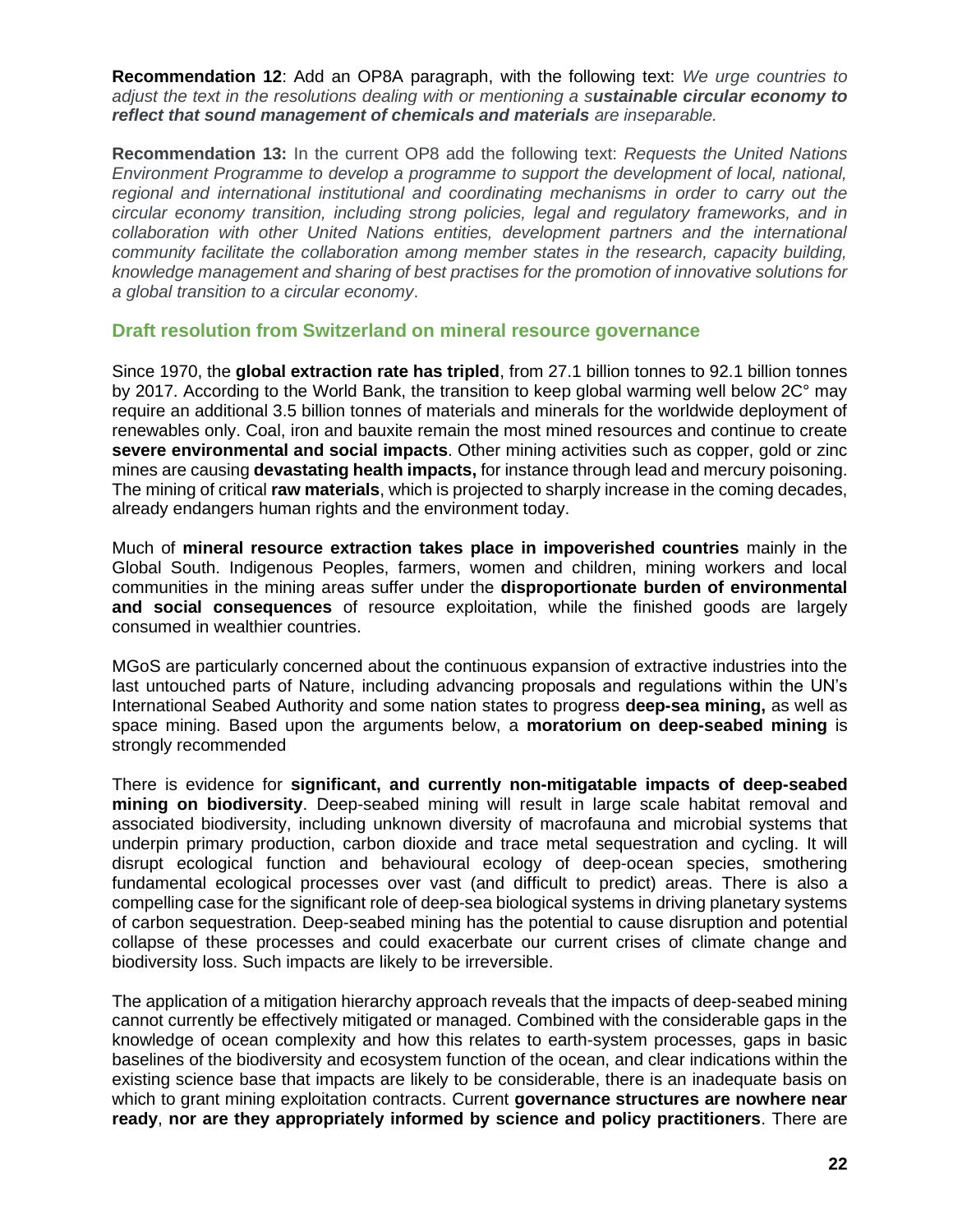major flaws in the decision-making processes and procedures practised by the International Seabed Authority where financial, legal, inspectorate, policy and enterprise objectives may be subject to the influences of pro-mining lobbies.

Given the reliance of humanity upon a wide range of ocean ecosystem services, there remains an unattended question of social impact assessment, which must be applied to both international and national proposed projects, considering Free Prior and Informed Consent, the rights and participation of Indigenous Peoples and an inclusive and transparent public consultation process.

Regarding mining in all environments, reaching climate goals and creating sustainable futures requires an **international approach to resource justice and democracy** which considers the finite nature of natural resources. It needs to develop mechanisms to ensure that ecological and social burdens are limited as much as possible and shared equitably and that finite resources are distributed and used in an equitable way.

**Green mining is a myth**: even the most well planned and executed mining projects all come with severe environmental and social impact. This can be reduced and mitigated, but never fully. All extracted resources are finite. This means that **mining as such is never sustainable.** The most sustainable material is the one that stays in the ground. Sustainable mineral resource governance needs to be embedded in a **new economic model** which prioritises human and planetary wellbeing with a clear objective of **reducing resource consumption**, **curbing overconsumption**  and **practising sufficiency**.

**Recycling of minerals must be given absolute priority over the extraction of raw materials.**  Currently, only around 5% of lithium from batteries are recycled, yet new mining licences are handed out around the globe with severe environmental and social impacts. No new mining licences should be given for a material where recovery and recycling possibilities have not been fully exhausted. The objective must be to create closed loops in a circular economy with a high burden on extraction, for instance, through a strict limitation of mining licences and high taxes.

MGoS welcome that with this draft resolution member states intend to ensure **sustainable resource management at global level** and suggest strengthening the resolution around the following issues:

**Recommendation 1**: The resolution should **strengthen the role of civil society and local communities**. We suggest adding to Art. 2 c) wording on "[...] *stakeholders, in particular non-profit civil society including Indigenous people, women, youth, local communities, farmers and peasants, as well as trade unions*." Non-profit interests must be given priority over for-profit interests in establishing sustainable mineral resource management.

**Recommendation 2**: The resolution should clearly state that the objective of international mineral resource governance is to **guarantee global resource justice and democracy**. It should state the objective of equitable use of resources globally. It should refer to the precautionary principle. To ensure resource justice, the resolution should make a **clear reference to environmental rights** (access to information, public participation and access to justice) as enshrined, amongst others, in the Aarhus and Escazu Agreements. The resolution should refer to the principle of **Prior Informed Consent** and should reference the rights of **Indigenous Peoples' rights** in line with international law.

**Recommendation 3**: Resource democracy also comes with the need to establish **public and democratic control over natural resources and to limit corporate control.** MGoS call for **transparency on revenues from resource exploitation** ensuring that such revenues are used for the common good.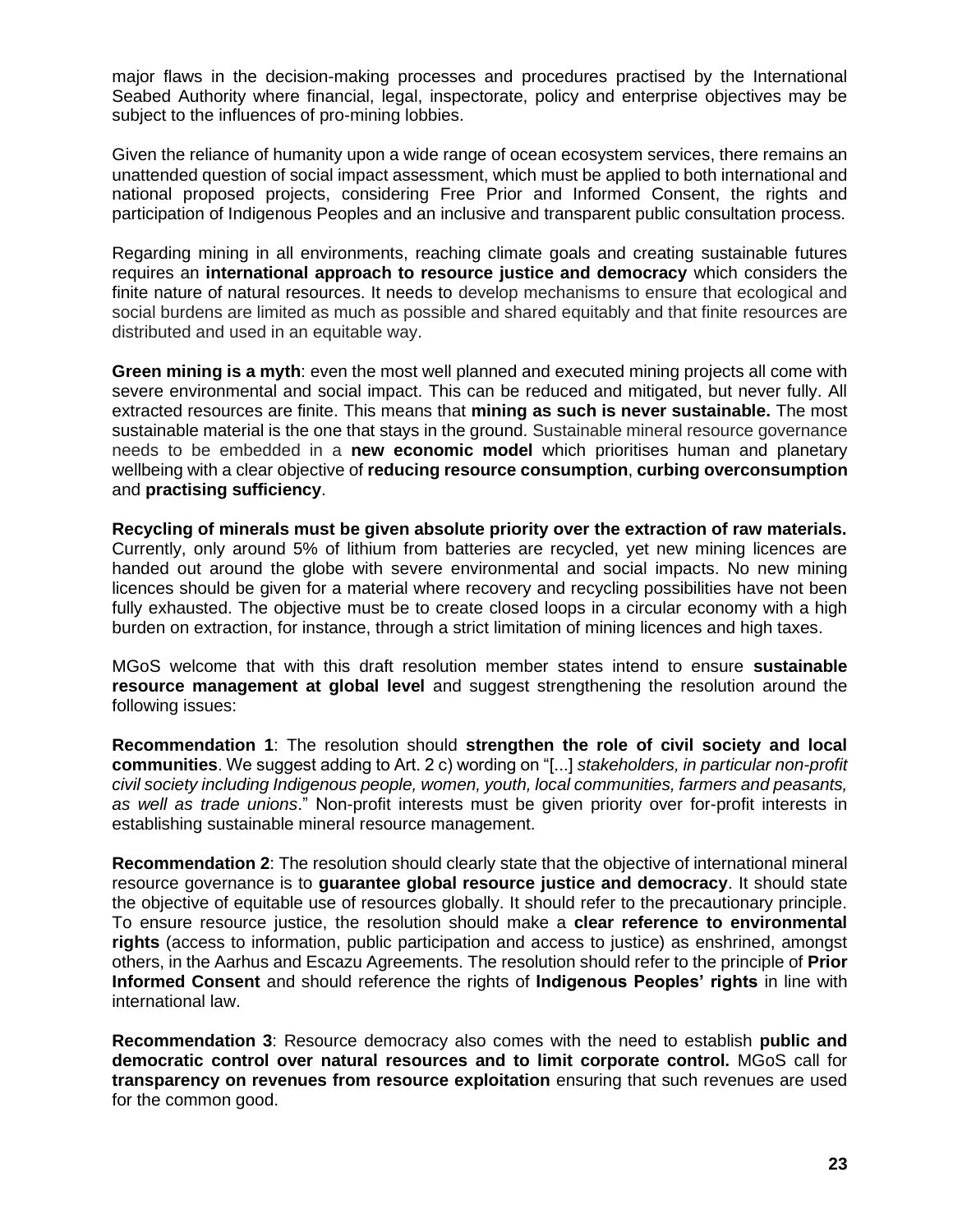**Recommendation 4**: The resolution needs to clearly state that the primary objective of sustainable mineral resource governance is to **reduce overall resource use**. In its current state, the resolution does not refer to any reduction objective. High consuming economies must commit to significant material footprint reduction targets.

**Recommendation 5**: The resolution must refer to the **absolute priority for recovery and recycling of raw material over extraction**. Mining and resource extraction is never sustainable given the finite nature of all mined resources and the social and environmental impact of all extractive activities, even where the highest environmental and legal standards are applied.

**Recommendation 6**: The resolution does refer to **due diligence obligations** for transnational companies. The sentence can be strengthened by emphasising the need for international due diligence requirements for all sectors, in particular high-risk sectors such as extractive industries. International due diligence requirements, for instance, through an international Treaty on Business and Human Rights, **need to ensure access to justice to hold companies accountable and liable** where damage has occurred.

**Recommendation 7**: The resolution should clearly define its scope as covering mineral resource extraction in **all environments including terrestrial and marine environments and space mining.** The resolution should **call for a moratorium on deep seabed mining.**

## **Emerging issues towards UNEA 6**

The planet is under threat of new and emerging environmental risks that need to be addressed swiftly and effectively. Humanity in a time where an unprecedented erosion of biological and cultural diversity stands in stark contrast with the rapid development of disrupting technologies, from data-driven technologies to biotechnologies and Earth systems manipulations. Examples include geoengineering and gene drive organisms. We, therefore, call on the international community to ensure the UNEA platform as the global process to identify, recognise and prepare for emerging threats and to address environmental challenges that are not currently regulated through global governance. These issues include but are not limited to and should also be part of the Global Framework we are demanding:

- The **sustainable, equitable and human-rights compliant governance of our natural resources and raw materials** including a strengthening of the Free, Prior and Informed Consent (FPIC) and the right to say no. It needs to address the threats posed to some of the **last almost untouched parts of our planet** through deep-sea mining, oil and gas exploitation and transport, and other harmful techniques to exploit or pollute our oceans.
- The need for **soil protection** to reduce land depletion and pollution by highly hazardous substances from industrial and agricultural sources that will make food production no longer feasible. Avoiding soil degradation is crucial to ensure food security. We call on governments to recognise that the soil is alive with microbes, roots and mycorrhizal fungi whose complex soil structures can be undermined by synthetic fertilisers that damage the nitrogen-fixing, carbon sequestration and water retention services.
- The role of **unsustainable wildlife trade and industrial animal farming** triggers land and ecosystem degradation including nitrogen disposition, zoonotic diseases, pandemics, inhumane treatment of animals and climate change. There is a need to redirect perverse financial incentives and investments to sustainable food systems and diets and to internalise costs.
- To develop the capacity for technology horizon scanning, technology assessment and monitoring and to make sure to put t**echnical cooperation** in the context of **precaution, participation, free and prior informed consent, liability and redress** with a strong rightsbased approach.